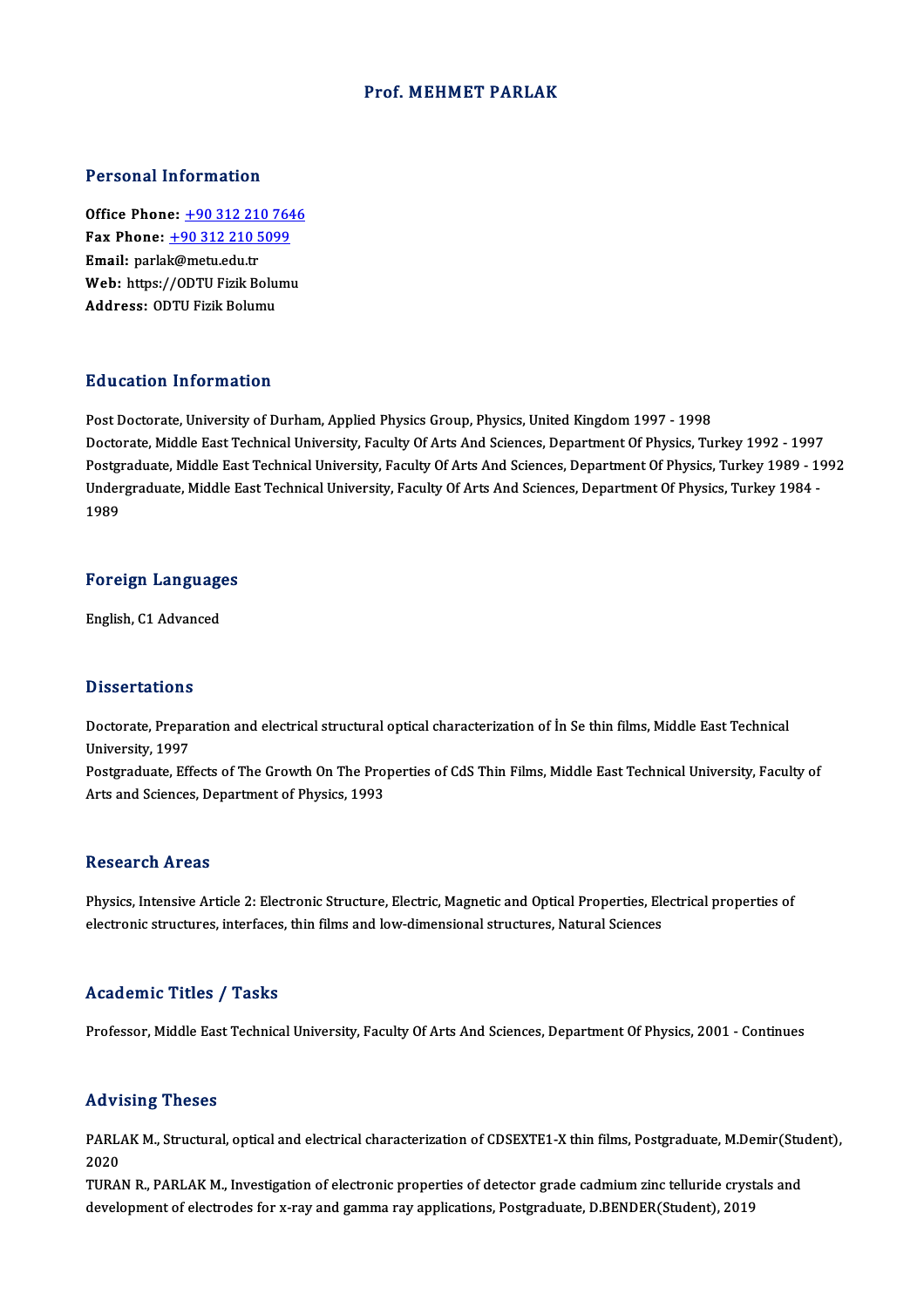Parlak M., CZTSSe thin film: growth, characterization and solar cell applications, Doctorate, M.TERLEMEZOĞLU(Student),<br>2019 Parlak<br>2019<br>PARL Parlak M., CZTSSe thin film: growth, characterization and solar cell applications, Doctorate, M.TERLEMEZOĞLU(St<br>2019<br>PARLAK M., Deposition of Cu-Zn-Sn-Se (CZTSe) thin films and investigation of their device properties, Doc

2019<br>PARLAK M., Deposition of Cu-Zn-Sn-Se (CZTSe) thin films and investigation of their device properties, Doctorate,<br>Ö.BAYRAKLI(Student). 2018 PARLAK M., Deposition of Cu-Zn-Sn-Se (CZTSe) thin films and investigation of their device properties, Doctorate,<br>Ö.BAYRAKLI(Student), 2018<br>AYDINOL M. K. , PARLAK M., Production and characterization of carbon-silicon nanoco

Ö.BAYRAKLI(Student), 2018<br>AYDINOL M. K. , PARLAK M., Production and characterization of execondary lithium batteries, Doctorate, B.MİSER(Student), 2017<br>PARLAK M., ERCELERÍ A.C., Material and devise characterization AYDINOL M. K. , PARLAK M., Production and characterization of carbon-silicon nanocomposite anode materials for<br>secondary lithium batteries, Doctorate, B.MİSER(Student), 2017<br>PARLAK M., ERÇELEBİ A. Ç. , Material and device

secondary lithium batteries, Doctorate, B.MİSER(Student), 2017<br>PARLAK M., ERÇELEBİ A. Ç. , Material and device characterization of ZnInSe2 and Cu0.5Ag0.5InSe2 thin films for<br>photovoltaic applications, Doctorate, H.HÜSEYİN( PARLAK M., ERÇELEBİ A. Ç. , Material and device characterization of ZnInSe2 and Cu0.5Ag0.5InSe2 thin films for<br>photovoltaic applications, Doctorate, H.HÜSEYİN(Student), 2016<br>PARLAK M., ERÇELEBİ A. Ç. , Investigation on the

photovoltaic applications, Doctorate, H.HÜSEYİN(Student), 2016<br>PARLAK M., ERÇELEBİ A. Ç. , Investigation on the incorporation of qu<br>inorganic solar cell structures, Doctorate, İ.CANDAN(Student), 2016<br>ÖZENRAS A. M., PARLAK PARLAK M., ERÇELEBİ A. Ç. , Investigation on the incorporation of quantum dot thin film layers in the organic and<br>inorganic solar cell structures, Doctorate, İ.CANDAN(Student), 2016<br>ÖZENBAŞ A. M. , PARLAK M., Effect of tra

inorganic solar cell structures, Doctorate, İ.CANDAN(Student), 2016<br>ÖZENBAŞ A. M. , PARLAK M., Effect of transition metal substitution on high-temperature properties of thermoele<br>materials, Doctorate, M.GÜNEŞ(Student), 201 ÖZENBAŞ A. M. , PARLAK M., Effect of transition metal substitution on high-temperature properties of thermoele<br>materials, Doctorate, M.GÜNEŞ(Student), 2014<br>BEŞİKCİ C., PARLAK M., Molecular beam epitaxy growth of InP/InGaAs

materials, Doctorate, M.GÜNEŞ(Student), 2014<br>BEŞİKCİ C., PARLAK M., Molecular beam epitaxy growth<br>photodetectors, Postgraduate, O.TEMEL(Student), 2014<br>PARLAK M. PESİKÇİ C. Eshrisation and sharastariration

PARLAK M., BEŞİKCİ C., Fabrication and characterization of InP based quantum well infrared photodetectors,<br>Postgraduate, G.TORUNOĞLU(Student), 2012 photodetectors, Postgraduate, O.TEMEL(Stude<br>PARLAK M., BEŞİKCİ C., Fabrication and chara<br>Postgraduate, G.TORUNOĞLU(Student), 2012<br>PESİKÇİ G. PARLAK M. Mologular boam enitat PARLAK M., BEŞİKCİ C., Fabrication and characterization of InP based quantum well infrared photodetectors,<br>Postgraduate, G.TORUNOĞLU(Student), 2012<br>BEŞİKCİ C., PARLAK M., Molecular beam epitaxy growth and characterization

Postgraduate, G.TORUNOĞLU(Student), 2012<br>BEŞİKCİ C., PARLAK M., Molecular beam epitaxy growth and characterization<br>infrared detector applications, Postgraduate, A.TOLUNGÜÇ(Student), 2011<br>PARLAK M., Flectricel etructural an BEŞİKCİ C., PARLAK M., Molecular beam epitaxy growth and characterization of mercury cadmium telluride epilayers for<br>infrared detector applications, Postgraduate, A.TOLUNGÜÇ(Student), 2011<br>PARLAK M., Electrical, structural

infrared detector applications,<br>PARLAK M., Electrical, structur<br>H.KARAAĞAÇ(Student), 2010<br>PARLAK M. Investigation of el PARLAK M., Electrical, structural and optical properties of AgGaSe2-xSx thin films grown by sintered powder, Doctorat<br>H.KARAAĞAÇ(Student), 2010<br>PARLAK M., Investigation of electrical and optical properties of Ag-In-Se base

H.KARAAĞAÇ(Student), 2010<br>PARLAK M., Investigation of electrical and optical properties of Ag-In-Se based devices, Doctorate, M.KALELİ(Student),<br>2010 PARLAK M., Investigation of electrical and optical properties of Ag-In-Se based devices, Doctorate, M.KALELİ(S<br>2010<br>AKATA KURÇ B., PARLAK M., Synthesis and characterization of titanosilicate ETS-10 for potential photovolta

2010<br>AKATA KURÇ B., PARLAK M., Synthesis and characterizat<br>applications, Postgraduate, S.GALİOĞLU(Student), 2010<br>RARLAK M. Investigation of strugtural, electrical and ent AKATA KURÇ B., PARLAK M., Synthesis and characterization of titanosilicate ETS-10 for potential photovoltaic<br>applications, Postgraduate, S.GALİOĞLU(Student), 2010<br>PARLAK M., Investigation of structural, electrical and opti

applications, Postgraduate, S.GALİOĞLU(Student), 2010<br>PARLAK M., Investigation of structural, electrical and op<br>content, Postgraduate, H.HÜSEYİN(Student), 2010 PARLAK M., Investigation of structural, electrical and optical properties of Cu1-XAgXInSe2thin films as a function of x<br>content, Postgraduate, H.HÜSEYİN(Student), 2010<br>KARAKAŞ G., PARLAK M., PRODUCTION OF TITANIUM DIOXIDE

KARAKAS G., PARLAK M., PRODUCTION OF TITANIUM DIOXIDE THIN FILMS WITH IMPROVED PHOTOCATALYTIC KARAKAŞ G., PARLAK M., PRODUCTION OF TITANIUM DIOXIDE THIN FILMS WITH IMPROVED PHOTOCATALYTIC<br>ACTIVITY: THE USE OF BACTERIA AS 3D TEMPLATES, Postgraduate, B.KOÇ(Student), 2009<br>PARLAK M., Design and production of antireflec

ACTIVITY: THE USE OF BACTERIA AS 3<br>PARLAK M., Design and production of<br>Postgraduate, B.ÜÇER(Student), 2009<br>PARLAK M. Grouth and characterizati PARLAK M., Design and production of antireflection coating for Ge, ZnSe and ZnS in 8-12 micrometer wavelength reg<br>Postgraduate, B.ÜÇER(Student), 2009<br>PARLAK M., Growth and characterization of CuIn1-x GaxSe2 (CIGS) thin fil

Postgraduate, B.ÜÇER(Student), 2009<br>PARLAK M., Growth and characterization of CuIn1-x GaxSe2 (CIGS) thin films for solar cell structures, Postgraduate,<br>İ.CANDAN(Student), 2009 PARLAK M., Growth and characterization of CuIn1-x GaxSe2 (CIGS) thin films for solar cell structures, Postgrad<br>I.CANDAN(Student), 2009<br>PARLAK M., The effects of post-annealing process on the physical properties of silver-i

i.CANDAN(Student), 2009<br>PARLAK M., The effects of post-annealing process on the physical properties of silver-indium-selenium terr<br>semiconductor thin films deposited by electron beam technique, Doctorate, T.ÇOLAKOĞLU(Stude PARLAK M., The effects of post-annealing process on the physical properties of silver-indium-selenium ternal<br>semiconductor thin films deposited by electron beam technique, Doctorate, T.ÇOLAKOĞLU(Student), 2009<br>PARLAK M., P

semiconductor thin films deposited by electron beam technique, Doctorate, T.ÇOLAKOĞLU(Student), 2009<br>PARLAK M., Physical properties of CdSe thin films produced by thermal evaporation and e-beam techniques,<br>Postgraduate, Ş.

PARLAK M., Electrical and structural characterization of bismuth thin films, Postgraduate, G.DURKAYA(Student), 2005 Postgraduate, Ş.MUSTAFA(Student), 2006<br>PARLAK M., Electrical and structural characterization of bismuth thin films, Postgraduate, G.DURKAYA(Student), 2005<br>PARLAK M., Structural, electrical and optical characterization of G PARLAK M., Electrical and structural characterization<br>PARLAK M., Structural, electrical and optical characte<br>method, Postgraduate, H.KARAAĞAÇ(Student), 2005<br>PARLAK M. Investigation of InSe thin film based devi PARLAK M., Structural, electrical and optical characterization of Ge-implanted GaSe single cryst<br>method, Postgraduate, H.KARAAĞAÇ(Student), 2005<br>PARLAK M., Investigation of InSe thin film based deviges, Doctorate, K.YILMAZ

method, Postgraduate, H.KARAAĞAÇ(Student), 2005<br>PARLAK M., Investigation of InSe thin film based deviges, Doctorate, K.YILMAZ(Student), 2004<br>PARLAK M., Investigation of inse thin film based devices, Doctorate, K.Yılmaz(Stu

PARLAK M., Investigation of InSe thin film based deviges, Doctorate, K.YILMAZ(Student), 2004<br>PARLAK M., Investigation of inse thin film based devices, Doctorate, K.Yılmaz(Student), 2004<br>PARLAK M., Growth and characterizati

PARLAK M., Investigation of inse thin film based devices, Doctorate, K.Yılmaz(Student), 2004<br>PARLAK M., Growth and characterization of InSe single crystals, Postgraduate, D.DENİZ(Student), 2004<br>PARLAK M., Structural, elect PARLAK M., Growth and characterization of InSe single crysta<br>PARLAK M., Structural, electrical and optical characterization<br>Bridgman method, Doctorate, O.KARABULUT(Student), 2003<br>PARLAK M. The growth and characterization o PARLAK M., Structural, electrical and optical characterization of N-and Si-implanted GaSe single crystal grown<br>Bridgman method, Doctorate, O.KARABULUT(Student), 2003<br>PARLAK M., The growth and characterization of GaSe thin

PARLAK M., The growth and characterization of GaSe thin films, Postgraduate, T.COLAKOGLU(Student), 2003

Bridgman method, Doctorate, O.KARABULUT(Student), 2003<br>PARLAK M., The growth and characterization of GaSe thin films, Postgraduate, T.ÇOLAKOĞLU(Student), 2003<br>AKINOĞLU B. G. , PARLAK M., Structural electrical and optical c

PARLAK M., The growth and characterization of galium selenide thin films, Postgraduate, T.Çolakoğlu(Student), 2003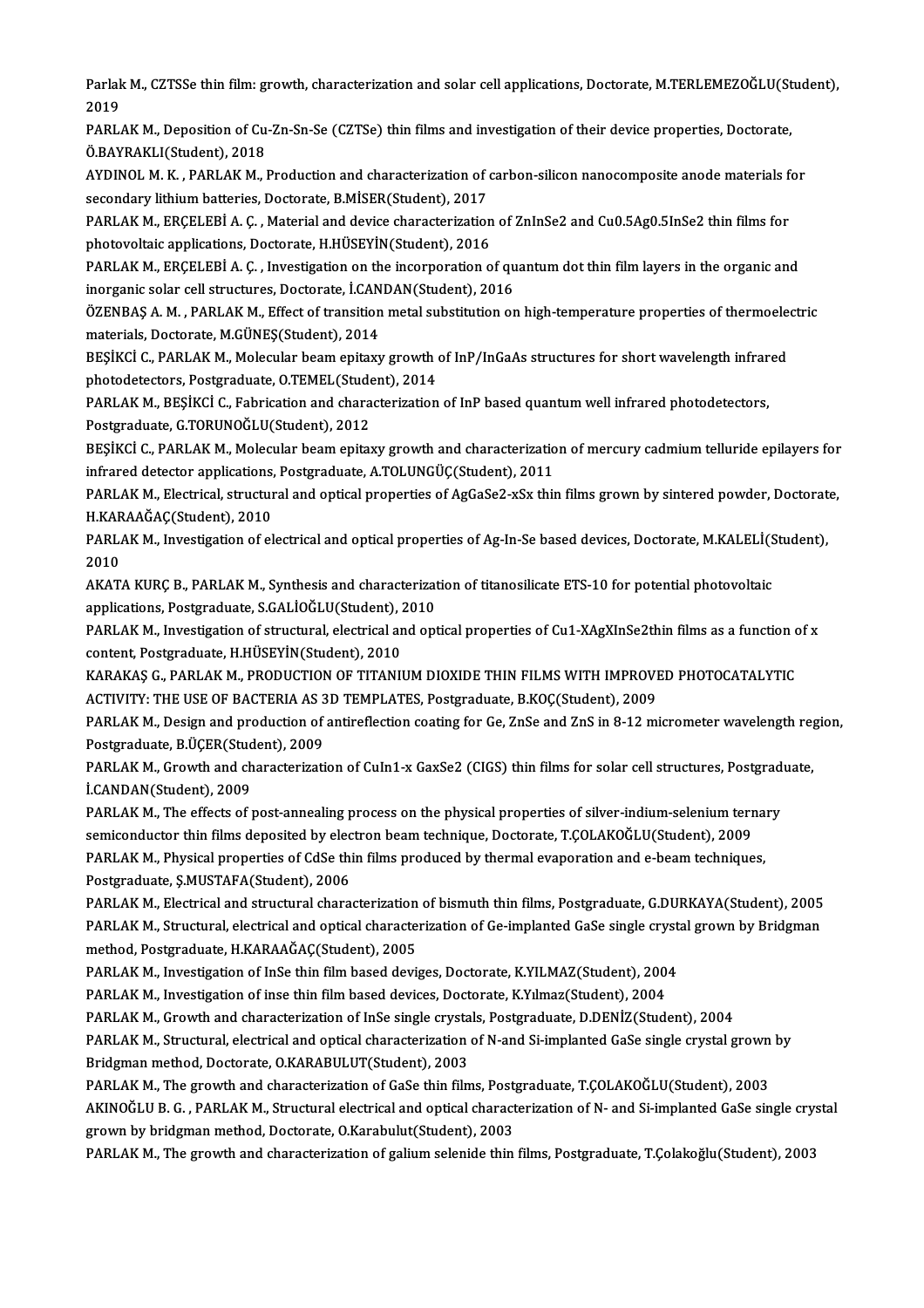# Articles Published in Journals That Entered SCI, SSCI and AHCI Indexes

|       | Articles Published in Journals That Entered SCI, SSCI and AHCI Indexes                                                                                     |
|-------|------------------------------------------------------------------------------------------------------------------------------------------------------------|
| Ι.    | Investigation of seeded vertical gradient freeze (VGF) growth of CdZnTe bulk crystals<br>BALBAŞI Ö. B., ÜNAL M., Genç A. M., ÇELİK G., PARLAK M., TURAN R. |
|       | Journal of Crystal Growth, vol.584, 2022 (Journal Indexed in SCI Expanded)                                                                                 |
| П.    | Interface stability problem towards the end of THM growth of cadmium zinc telluride crystals<br>Ünal M., Balbaşi Ö. B., Genç A. M., Parlak M., Turan R.    |
|       | Journal of Crystal Growth, vol.584, 2022 (Journal Indexed in SCI Expanded)                                                                                 |
| III.  | Growth and optical characterization of Sn0.6Sb0.4Se layer single crystals for optoelectronic                                                               |
|       | applications                                                                                                                                               |
|       | Bektas T., Terlemezoglu M., Surucu O., Isik M., PARLAK M.                                                                                                  |
|       | Materials Science in Semiconductor Processing, vol.141, 2022 (Journal Indexed in SCI Expanded)                                                             |
| IV.   | Growth and Characterization of Stoichiometric Cu2ZnSnS4 Crystal Using Vertical Bridgman                                                                    |
|       | Technique                                                                                                                                                  |
|       | Peksu E., Terlemezoglu M., PARLAK M., Karaağaç H.                                                                                                          |
|       | PHYSICA STATUS SOLIDI A-APPLICATIONS AND MATERIALS SCIENCE, vol.219, no.3, 2022 (Journal Indexed in SCI)                                                   |
| V.    | Production of High-Performance CdZnTe Crystals Grown by THM for Radiation Detection                                                                        |
|       | <b>Applications</b>                                                                                                                                        |
|       | ÜNAL M., BALBAŞI Ö. B., Karaman M. C., Genç A. M., PARLAK M., TURAN R.                                                                                     |
|       | Journal of Electronic Materials, 2022 (Journal Indexed in SCI Expanded)                                                                                    |
| VI.   | Temperature-dependent optical characteristics of sputtered NiO thin films                                                                                  |
|       | Terlemezoglu M., Surucu O., Isik M., HASANLI N., PARLAK M.                                                                                                 |
|       | APPLIED PHYSICS A-MATERIALS SCIENCE & PROCESSING, vol.128, no.1, 2022 (Journal Indexed in SCI)                                                             |
| VII.  | Characterization of Cu-rich and Zn-poor Cu2ZnSnS4 single crystal grown by vertical Bridgman                                                                |
|       | technique                                                                                                                                                  |
|       | Peksu E., Terlemezoglu M., PARLAK M., Karaağaç H.                                                                                                          |
|       | Journal of Crystal Growth, vol.574, 2021 (Journal Indexed in SCI)                                                                                          |
| VIII. | Fabrication of CdSexTe1-x thin films by sequential growth using double sources                                                                             |
|       | DEMİR M., Gullu H., Terlemezoglu M., PARLAK M.                                                                                                             |
|       | Physica B: Condensed Matter, vol.619, 2021 (Journal Indexed in SCI)                                                                                        |
|       | IX. Illumination and voltage effects on the forward and reverse bias current-voltage (I-V)                                                                 |
|       | characteristics in In/In2S3/p-Si photodiodes<br>Yukselturk E., Surucu O., Terlemezoglu M., PARLAK M., ALTINDAL S.                                          |
|       | JOURNAL OF MATERIALS SCIENCE-MATERIALS IN ELECTRONICS, vol.32, no.17, pp.21825-21836, 2021 (Journal                                                        |
|       | Indexed in SCI)                                                                                                                                            |
| Х.    | Structural and temperature-tuned bandgap characteristics of thermally evaporated beta-In2S3 thin                                                           |
|       | films                                                                                                                                                      |
|       | Surucu O., Isik M., Terlemezoglu M., Hasanlı N., Parlak M.                                                                                                 |
|       | JOURNAL OF MATERIALS SCIENCE-MATERIALS IN ELECTRONICS, vol.32, no.12, pp.15851-15856, 2021 (Journal                                                        |
|       | Indexed in SCI)                                                                                                                                            |
| XI.   | Improvement of electrical characteristics of SnSe/Si heterostructure by integration of Si nanowires                                                        |
|       | Coskun E., Gullu H. H., Emir C., Parlak M.                                                                                                                 |
|       | PHYSICA B-CONDENSED MATTER, vol.604, 2021 (Journal Indexed in SCI)                                                                                         |
| XII.  | Temperature effects on optical characteristics of CdSe thin films                                                                                          |
|       | Gullu H. H., Isik M., Surucu O., Hasanlı N., Parlak M.                                                                                                     |
|       | MATERIALS SCIENCE IN SEMICONDUCTOR PROCESSING, vol.123, 2021 (Journal Indexed in SCI)                                                                      |
| XIII. | Temperature-dependent optical characteristics of sputtered Ga-doped ZnO thin films                                                                         |
|       | Gullu H. H., Isik M., Hasanlı N., Parlak M.                                                                                                                |
|       | MATERIALS SCIENCE AND ENGINEERING B-ADVANCED FUNCTIONAL SOLID-STATE MATERIALS, vol.263, 2021                                                               |
|       | (Journal Indexed in SCI)                                                                                                                                   |
| XIV.  | Towards the fabrication of third generation solar cells on amorphous, flexible and transparent                                                             |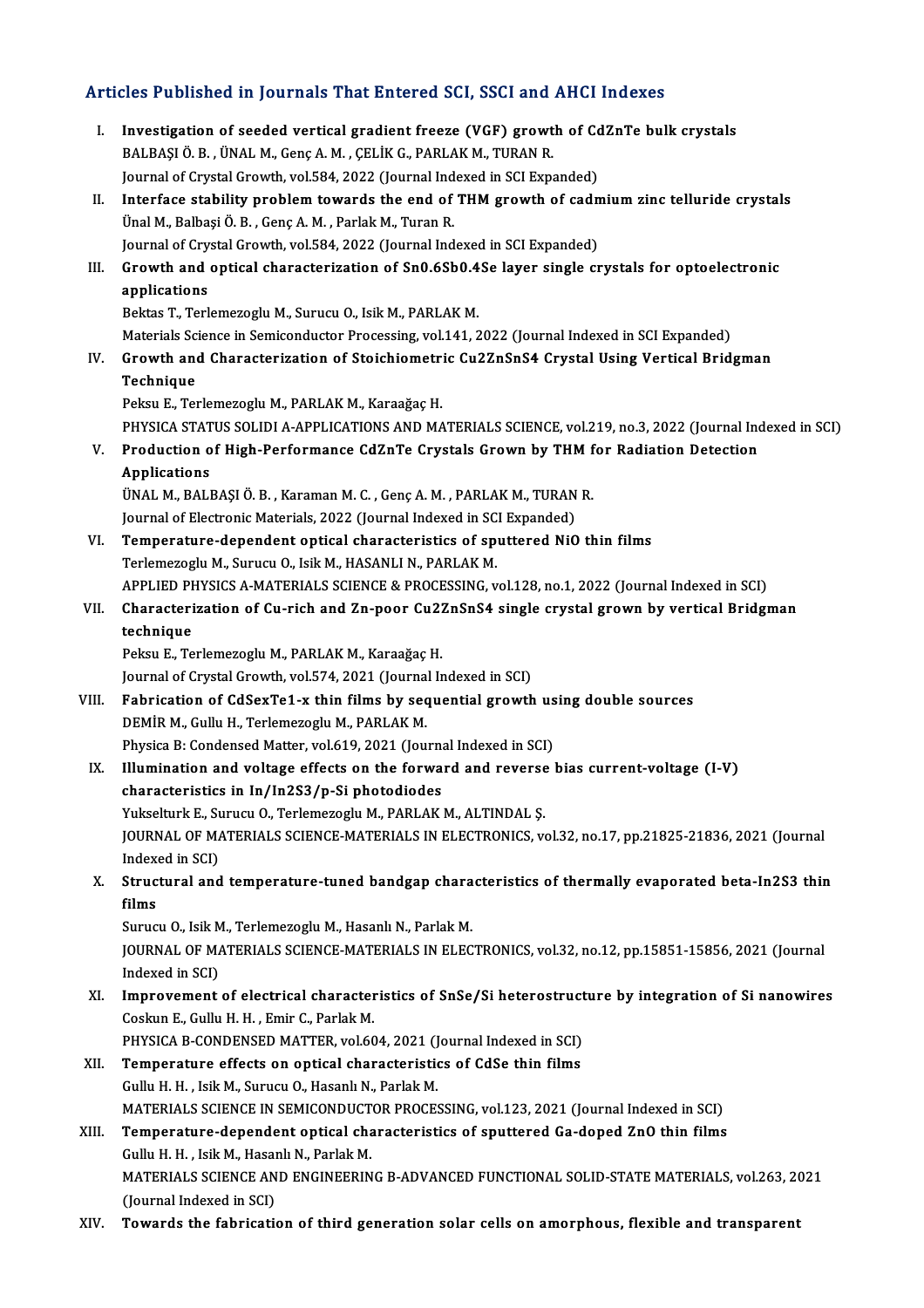|             | substrates with well-ordered and disordered Si-nanowires/pillars                                     |
|-------------|------------------------------------------------------------------------------------------------------|
|             | Peksu E., Guller O., PARLAK M., Islam M. S., Karaağaç H.                                             |
|             | PHYSICA E-LOW-DIMENSIONAL SYSTEMS & NANOSTRUCTURES, vol.124, 2020 (Journal Indexed in SCI)           |
| XV.         | Temperature-tuned band gap properties of MoS2 thin films                                             |
|             | Surucu O., Isik M., Gasanly N., Terlemezoglu M., Parlak M.                                           |
|             | MATERIALS LETTERS, vol.275, 2020 (Journal Indexed in SCI)                                            |
| XVI.        | Investigation of band gap energy versus temperature for SnS 2 thin films grown by RF-magnetron       |
|             | sputtering                                                                                           |
|             | Isik M., Gullu H. H., Terlemezoglu M., Surucu O. B., PARLAK M., Gasanly N.                           |
|             | PHYSICA B-CONDENSED MATTER, vol.591, 2020 (Journal Indexed in SCI)                                   |
| XVII.       | Temperature dependent band gap in $SnS2xSe(2-2x)$ (x=0.5) thin films                                 |
|             | Delice S., Isik M., Gullu H. H., Terlemezoglu M., Surucu O. B., Gasanly N., Parlak M.                |
|             | MATERIALS SCIENCE IN SEMICONDUCTOR PROCESSING, vol.114, 2020 (Journal Indexed in SCI)                |
| XVIII.      | Electrical characterization of CdZnTe/Si diode structure                                             |
|             | Balbasi C. D., Terlemezoglu M., Gullu H. H., Yildiz D. E., Parlak M.                                 |
|             | APPLIED PHYSICS A-MATERIALS SCIENCE & PROCESSING, vol.126, 2020 (Journal Indexed in SCI)             |
| XIX.        | Influence of temperature on optical properties of electron-beam-evaporated ZnSe thin film            |
|             | Gullu H. H., Isik M., Gasanly N., PARLAK M.                                                          |
|             | PHYSICA SCRIPTA, vol.95, no.7, 2020 (Journal Indexed in SCI)                                         |
| XX.         | Material and Si-based diode analyses of sputtered ZnTe thin films                                    |
|             | Gullu H. H., Surucu O. B., Isik M., Terlemezoglu M., Parlak M.                                       |
|             | JOURNAL OF MATERIALS SCIENCE-MATERIALS IN ELECTRONICS, vol.31, no.14, pp.11390-11397, 2020 (Journal  |
|             | Indexed in SCI)                                                                                      |
| XXI.        | Frequency effect on electrical and dielectric characteristics of HfO2-interlayered Si-based Schottky |
|             | barrier diode                                                                                        |
|             | Gullu H. H., Yildiz D. E., Surucu O., Parlak M.                                                      |
|             | JOURNAL OF MATERIALS SCIENCE-MATERIALS IN ELECTRONICS, vol.31, no.12, pp.9394-9407, 2020 (Journal    |
|             | Indexed in SCI)                                                                                      |
| <b>XXII</b> | Temperature-dependent material characterization of CuZnSe2 thin films                                |
|             | Gullu H. H., Surucu O., Terlemezoglu M., Isik M., Ercelebi C., Gasanly N., Parlak M.                 |
|             | THIN SOLID FILMS, vol.701, 2020 (Journal Indexed in SCI)                                             |
| XXIII.      | Temperature -dependent optical and electrical characterization of Cu-Ga-S thin films and their diode |
|             | characteristics on n-Si                                                                              |
|             | Gullu H. H., Isik M., Gasanly N., PARLAK M.                                                          |
|             | OPTIK, vol.208, 2020 (Journal Indexed in SCI)                                                        |
| XXIV.       | Synthesis and temperature-tuned band gap characteristics of magnetron sputtered ZnTe thin films      |
|             | Isik M., Gullu H. H., PARLAK M., Gasanly N.                                                          |
|             | PHYSICA B-CONDENSED MATTER, vol.582, 2020 (Journal Indexed in SCI)                                   |
| XXV.        | INVESTIGATION OF CONDUCTIVITY CHARACTERISTICS OF Zn-In-Se THIN FILMS<br>Gullu H. H., Parlak M.       |
|             | SURFACE REVIEW AND LETTERS, vol.27, no.1, 2020 (Journal Indexed in SCI)                              |
| XXVI.       | Material and device properties of Si-based Cu0.5Ag0.5InSe2 thin-film heterojunction diode            |
|             | Gullu H. H., Isik M., Delice S., Parlak M., Gasanly N.                                               |
|             | JOURNAL OF MATERIALS SCIENCE-MATERIALS IN ELECTRONICS, vol.31, no.2, pp.1566-1573, 2020 (Journal     |
|             | Indexed in SCI)                                                                                      |
| XXVII.      | Characterization of one-step deposited Cu2ZnSnS4 thin films derived from a single crystalline        |
|             | powder                                                                                               |
|             | Peksu E., TERLEMEZOĞLU M., PARLAK M., Karaağaç H.                                                    |
|             | RENEWABLE ENERGY, vol.143, pp.1133-1142, 2019 (Journal Indexed in SCI)                               |
| XXVIII.     | Temperature dependence of band gaps in sputtered SnSe thin films                                     |
|             | Delice S., Isik M., Gullu H., TERLEMEZOĞLU M., Bayrakli Surucu O., PARLAK M., Gasanly N.             |
|             |                                                                                                      |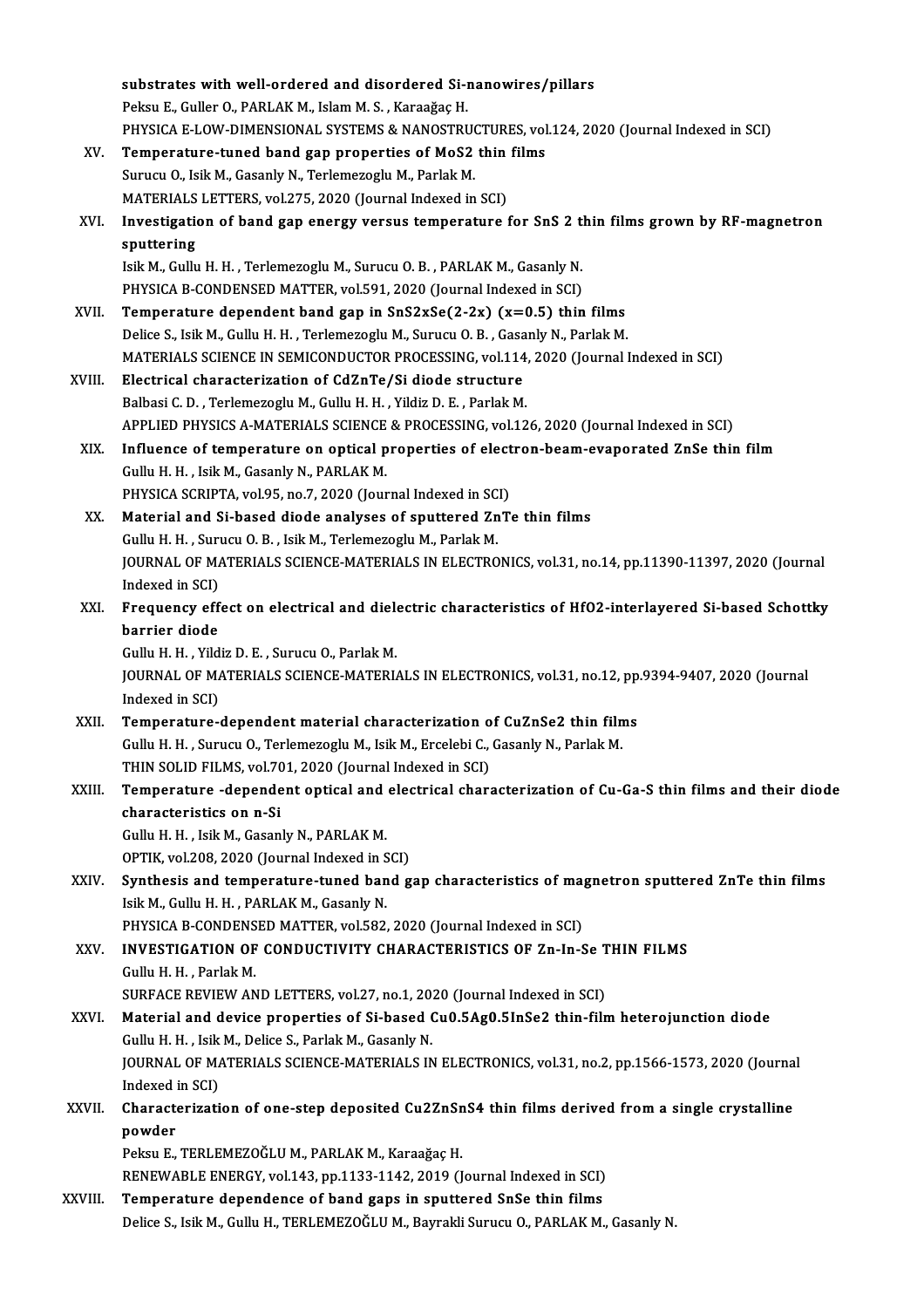JOURNAL OF PHYSICS AND CHEMISTRY OF SOLIDS, vol.131, pp.22-26, 2019 (Journal Indexed in SCI)<br>Investigation of electrical characteristics of As (7n0 (Si conduish structure

- JOURNAL OF PHYSICS AND CHEMISTRY OF SOLIDS, vol.131, pp.22-26, 2019 (Journal<br>XXIX. Investigation of electrical characteristics of Ag/ZnO/Si sandwich structure JOURNAL OF PHYSICS AND CHEMISTRY OF SOLIDS, vol.131, pp.22-26,<br>Investigation of electrical characteristics of Ag/ZnO/Si sandw<br>Gullu H. H. , Surucu O. B. , TERLEMEZOĞLU M., Yildiz D. E. , PARLAK M.<br>JOURNAL OF MATERIALS SCIE Investigation of electrical characteristics of Ag/ZnO/Si sandwich structure<br>Gullu H. H. , Surucu O. B. , TERLEMEZOĞLU M., Yildiz D. E. , PARLAK M.<br>JOURNAL OF MATERIALS SCIENCE-MATERIALS IN ELECTRONICS, vol.30, no.16, pp.15 Gullu H. H., Surucu O. B., TERLEMEZOĞLU M., Yildiz D. E., PARLAK M. JOURNAL OF MATERIALS SCIENCE-MATERIALS IN ELECTRONICS, vol.30, no.16, pp.15371-15378, 201<br>Indexed in SCI)<br>XXX. FABRICATION AND CHARACTERIZATION OF TIO2 THIN FILM FOR DEVICE APPLICATIONS<br>HOSSEINI A CÜLLÜ H H COSKUN E BABLAK
- Indexed in SCI)<br>FABRICATION AND CHARACTERIZATION OF TiO2 THIN FIL<br>HOSSEINI A., GÜLLÜ H. H. , COŞKUN E., PARLAK M., ERÇELEBİ A. Ç.<br>SUREACE REVIEW AND LETTERS, vol 26 no 6,2019 (Journal Indo FABRICATION AND CHARACTERIZATION OF TIO2 THIN FILM FOR DE<br>HOSSEINI A., GÜLLÜ H. H. , COŞKUN E., PARLAK M., ERÇELEBİ A. Ç.<br>SURFACE REVIEW AND LETTERS, vol.26, no.6, 2019 (Journal Indexed in SCI)<br>CZTSSe thin films fabrisated HOSSEINI A., GÜLLÜ H. H. , COŞKUN E., PARLAK M., ERÇELEBİ A. Ç.<br>SURFACE REVIEW AND LETTERS, vol.26, no.6, 2019 (Journal Indexed in SCI)<br>XXXI. CZTSSe thin films fabricated by single step deposition for superstrate solar
- SURFACE REVIEW AND LETTERS, vol.26, no.6, 2019 (Journal Indexed in SCI)<br>CZTSSe thin films fabricated by single step deposition for superstrate solar cell appli<br>TERLEMEZOĞLU M., Surucu O. B. , Dogru C., Gullu H. H. , ÇİFTPI JOURNAL OF MATERIALS SCIENCE-MATERIALS IN ELECTRONICS, vol.30, no.12, pp.11301-11306, 2019 (Journal Indexed in SCI) TERLEMEZOĞLI<br>JOURNAL OF MA<br>Indexed in SCI)<br>Analysis of tal
- XXXII. Analysis of temperature-dependent transmittance spectra of Zn0.5In0.5Se (ZIS) thin films Isik M., Gullu H. H., Delice S., Gasanly N., PARLAK M. Analysis of temperature-dependent transmittance spectra of Zn0.5In0.5Se (ZIS) thin films<br>Isik M., Gullu H. H. , Delice S., Gasanly N., PARLAK M.<br>JOURNAL OF MATERIALS SCIENCE-MATERIALS IN ELECTRONICS, vol.30, no.10, pp.9356 Isik M., Gullu H.<br>JOURNAL OF M.<br>Indexed in SCI)<br>Encouency off JOURNAL OF MATERIALS SCIENCE-MATERIALS IN ELECTRONICS, vol.30, no.10, pp.9356-9362, 2019 (Journal<br>Indexed in SCI)<br>XXXIII. Frequency effect on electrical and dielectric characteristics of In/Cu2ZnSnTe4/Si/Ag diode structure
- Indexed in SCI)<br>Frequency effect on electrical and dielectric characteristics of In/Cu2ZnSnTe4/Si/Ag diode structure<br>Gullu H. H. , Surucu O. B. , TERLEMEZOĞLU M., Yildiz D. E. , PARLAK M. Frequency effect on electrical and dielectric characteristics of In/Cu2ZnSnTe4/Si/Ag diode strud<br>Gullu H. H. , Surucu O. B. , TERLEMEZOĞLU M., Yildiz D. E. , PARLAK M.<br>JOURNAL OF MATERIALS SCIENCE-MATERIALS IN ELECTRONICS, Gullu H. H. , Suri<br>JOURNAL OF MA<br>Indexed in SCI)<br>Electrical Char JOURNAL OF MATERIALS SCIENCE-MATERIALS IN ELECTRONICS, vol.30, no.10, pp.9814-9821<br>Indexed in SCI)<br>XXXIV. Electrical Characterization of ZnInSe2/Cu0.5Ag0.5InSe2 Thin-Film Heterojunction<br>Cully H. BARLAK M
- Indexed in SCI)<br>Electrical Characterization of ZnInSe2/Cu0.5Ag0.5InSe2 Thin-Film Heterojunction<br>Gullu H. H. , PARLAK M. Electrical Characterization of ZnInSe2/Cu0.5Ag0.5InSe2 Thin-Film Heterojunction<br>Gullu H. H. , PARLAK M.<br>JOURNAL OF ELECTRONIC MATERIALS, vol.48, no.5, pp.3096-3104, 2019 (Journal Indexed in SCI)<br>Temperature dependence of e

- Gullu H. H. , PARLAK M.<br>JOURNAL OF ELECTRONIC MATERIALS, vol.48, no.5, pp.3096-3104, 2019 (Journal Indexed in<br>XXXV. Temperature dependence of electrical properties in In/Cu2ZnSnTe4/Si/Ag diodes JOURNAL OF ELECTRONIC MATERIALS, vol.48, no.5, pp.3096-3104, 201<br>Temperature dependence of electrical properties in In/Cu2ZnS<br>Gullu H. H. , YILDIZ D. E. , Surucu O. B. , TERLEMEZOĞLU M., PARLAK M.<br>PULLETIN OF MATERIALS SCI Temperature dependence of electrical properties in In/Cu2ZnSnTe4/S<br>Gullu H. H. , YILDIZ D. E. , Surucu O. B. , TERLEMEZOĞLU M., PARLAK M.<br>BULLETIN OF MATERIALS SCIENCE, vol.42, no.2, 2019 (Journal Indexed in SCI)<br>Structura
- Gullu H. H. , YILDIZ D. E. , Surucu O. B. , TERLEMEZOĞLU M., PARLAK M.<br>BULLETIN OF MATERIALS SCIENCE, vol.42, no.2, 2019 (Journal Indexed in SCI)<br>XXXVI. Structural and temperature-dependent optical properties of thermally BULLETIN OF MATERIALS SCIENCE, vol.42, no.2, 2013<br>Structural and temperature-dependent optical<br>IŞIK M., Gullu H. H. , Delice S., PARLAK M., Gasanly N.<br>MATERIALS SCIENCE IN SEMICONDUCTOR PROCESS Structural and temperature-dependent optical properties of thermally evaporated CdS thin film<br>ISIK M., Gullu H. H. , Delice S., PARLAK M., Gasanly N.<br>MATERIALS SCIENCE IN SEMICONDUCTOR PROCESSING, vol.93, pp.148-152, 2019 IŞIK M., Gullu H. H. , Delice S., PARLAK M., Gasanly N.<br>MATERIALS SCIENCE IN SEMICONDUCTOR PROCESSING, vol.93, pp.148-152, 2019 (Journa<br>XXXVII. Effects of Si nanowire on the device properties of n-ZnSe/p-Si heterostructure
- MATERIALS SCIENCE IN SEMICONDUCTOR PROCESSING, vol.93, pp.14<br>Effects of Si nanowire on the device properties of n-ZnSe/p-S<br>COSKUN E., Gullu H. H. , Colakoglu T., Emir C., Bozdogan E., PARLAK M.<br>JOURNAL OF MATERIALS SCIENCE Effects of Si nanowire on the device properties of n-ZnSe/p-Si heterostructure<br>COŞKUN E., Gullu H. H. , Colakoglu T., Emir C., Bozdogan E., PARLAK M.<br>JOURNAL OF MATERIALS SCIENCE-MATERIALS IN ELECTRONICS, vol.30, no.5, pp. COŞKUN E., Gull<br>JOURNAL OF MA<br>Indexed in SCI)<br>PhS quantum JOURNAL OF MATERIALS SCIENCE-MATERIALS IN ELECTRONICS, vol.<br>Indexed in SCI)<br>XXXVIII. PbS quantum dot enhanced p-CIGS/n-Si heterojunction diode<br>Cardan L BARLAK M. Excelsbi C

## Indexed in SCI)<br>PbS quantum dot enhanced p-CIGS/n-Si heterojunction diode JOURNAL OF MATERIALS SCIENCE-MATERIALS IN ELECTRONICS, vol.30, no.3, pp.2127-2135, 2019 (Journal Indexed in SCI) Candan I., PARLAK M., Ercelebi C.

JOURNAL OF MATERIALS SCIENCE-MATERIALS IN ELECTRONICS, vol.30, no.3, pp.<br>Indexed in SCI)<br>XXXIX. Construction of self-assembled vertical nanoflakes on CZTSSe thin films<br>TEDI EMEZOČLIJM, SUBUCLO B, COLAKOCLUT, ABAK M, K, Cul TERLEMEZOĞLU M., SURUCU O. B. , COLAKOGLU T., ABAK M. K. , Gullu H. H. , Ercelebi C., PARLAK M.<br>MATERIALS RESEARCH EXPRESS, vol.6, no.2, 2019 (Journal Indexed in SCI) Construction of self-assembled vertical nanoflakes on CZTSSe thin<br>TERLEMEZOĞLU M., SURUCU O.B. , COLAKOGLU T., ABAK M. K. , Gullu H. H. ,<br>MATERIALS RESEARCH EXPRESS, vol.6, no.2, 2019 (Journal Indexed in SCI)<br>Investigation TERLEMEZOĞLU M., SURUCU O. B. , COLAKOGLU T., ABAK M. K. , Gullu H. H. , Ercelebi C., PARLAK M.<br>MATERIALS RESEARCH EXPRESS, vol.6, no.2, 2019 (Journal Indexed in SCI)<br>XL. Investigation of carrier transport mechanisms in th

MATERIALS RESEARCH<br>Investigation of carri<br>sputtering technique<br>Cully H H TERLEMEZO Investigation of carrier transport mechanisms in the Cu-Zn-<br>sputtering technique<br>Gullu H. H. , TERLEMEZOĞLU M., Bayrakli O., Yildiz D. E. , PARLAK M.<br>CANADIAN JOURNAL OF PHYSICS vol 96, po 7, pp.916, 925, 2019 (Jo sputtering technique<br>Gullu H. H. , TERLEMEZOĞLU M., Bayrakli O., Yildiz D. E. , PARLAK M.<br>CANADIAN JOURNAL OF PHYSICS, vol.96, no.7, pp.816-825, 2018 (Journal Indexed in SCI)<br>Temperature dependence of electrical properties

Gullu H. H. , TERLEMEZOĞLU M., Bayrakli O., Yildiz D. E. , PARLAK M.<br>CANADIAN JOURNAL OF PHYSICS, vol.96, no.7, pp.816-825, 2018 (Journal Indexed in SCI)<br>XLI. Temperature dependence of electrical properties in Cu0.5Ag0 CANADIAN JOURNAL OI<br>Temperature depend<br>Gullu H. H. , PARLAK M.<br>JOUPNAL OF MATERIAL Temperature dependence of electrical properties in Cu0.5Ag0.5InSe2/Si heterostructure<br>Gullu H. H. , PARLAK M.<br>JOURNAL OF MATERIALS SCIENCE-MATERIALS IN ELECTRONICS, vol.29, no.13, pp.11258-11264, 2018 (Journal<br>Indeved in S Gullu H. H. , PAR<br>JOURNAL OF MA<br>Indexed in SCI)<br>INVESTIC ATIO

JOURNAL OF MATERIALS SCIENCE-MATERIALS IN ELECTRONICS, vol.29, no.13, pp.11258-11264, 2018 (Journal<br>Indexed in SCI)<br>XLII. INVESTIGATION ON DEVICE CHARACTERISTICS OF n-CdS/p-Ag(Ga-In)Te-2 HETEROJUNCTION DIODE<br>Permelii O. Cu Indexed in SCI)<br>INVESTIGATION ON DEVICE CH<br>Bayrakli O., Gullu H. H. , PARLAK M.<br>SUREACE REVIEW AND LETTERS

Bayrakli O., Gullu H. H. , PARLAK M.<br>SURFACE REVIEW AND LETTERS, vol.25, no.5, 2018 (Journal Indexed in SCI)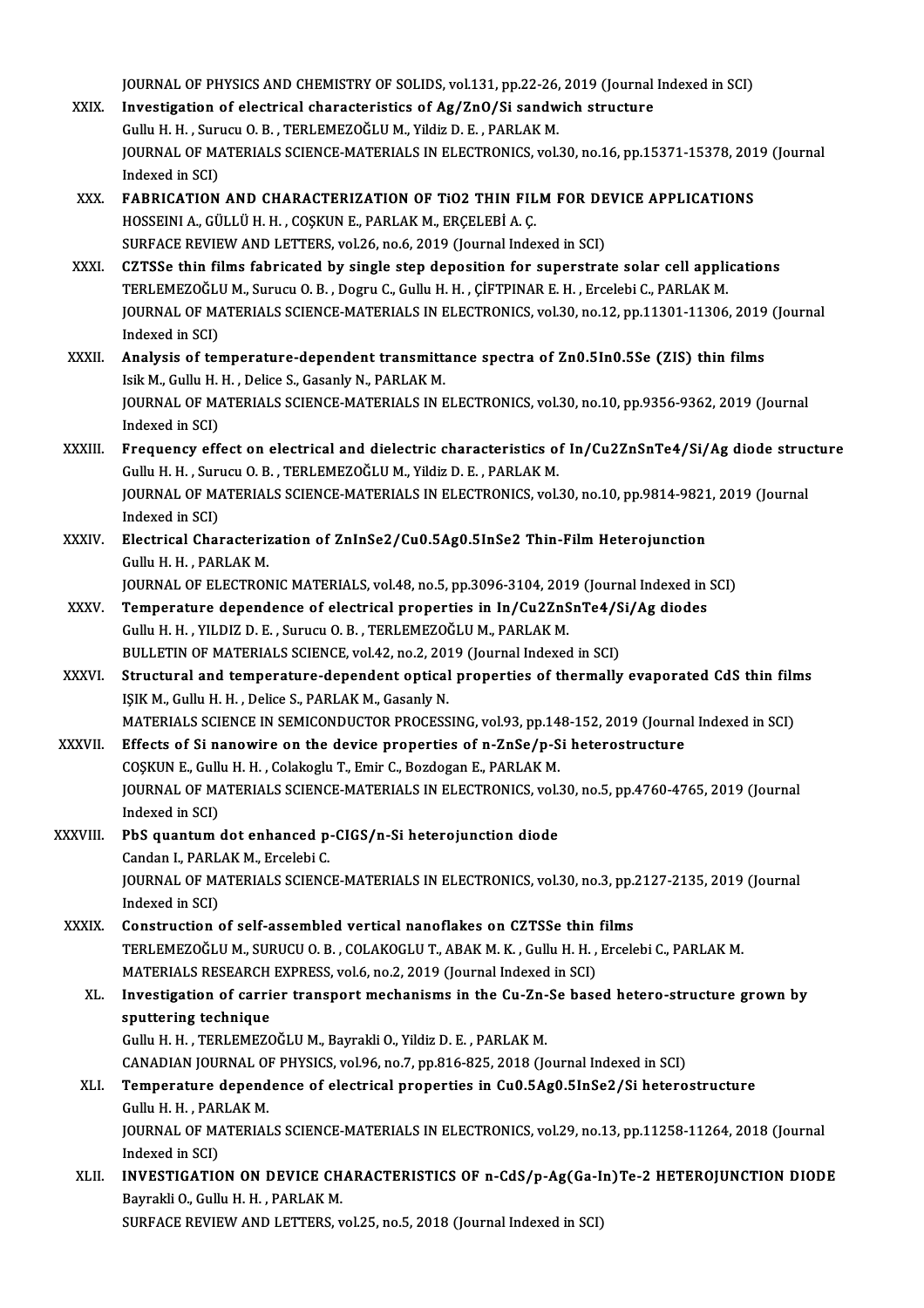| XLIII.      | Analysis of current conduction mechanism in CZTSSe/n-Si structure                                                                                              |
|-------------|----------------------------------------------------------------------------------------------------------------------------------------------------------------|
|             | TERLEMEZOĞLU M., Bayrakli O., Gullu H. H., COLAKOGLU T., Yildiz D. E., PARLAK M.                                                                               |
|             | JOURNAL OF MATERIALS SCIENCE-MATERIALS IN ELECTRONICS, vol.29, no.7, pp.5264-5274, 2018 (Journal                                                               |
|             | Indexed in SCI)                                                                                                                                                |
| XLIV.       | HRTEM Analysis of Crystallographic Defects in CdZnTe Single Crystal                                                                                            |
|             | Yasar B., ERGUNT Y., KABUKCUOGLU M. P., PARLAK M., TURAN R., KALAY Y. E.                                                                                       |
| XLV.        | JOURNAL OF ELECTRONIC MATERIALS, vol.47, no.1, pp.778-784, 2018 (Journal Indexed in SCI)<br>Study on the electrical properties of ZnSe/Si heterojunction diode |
|             | Gullu H. H., Bayrakli O., Yildiz D. E., PARLAK M.                                                                                                              |
|             | JOURNAL OF MATERIALS SCIENCE-MATERIALS IN ELECTRONICS, vol.28, no.23, pp.17806-17815, 2017 (Journal                                                            |
|             | Indexed in SCI)                                                                                                                                                |
| XLVI.       | Optical and electrical characteristics of thermally evaporated Cu0.5Ag0.5InSe2 thin films                                                                      |
|             | Gullu H. H., Bayrakli O., PARLAK M.                                                                                                                            |
|             | THIN SOLID FILMS, vol.639, pp.29-35, 2017 (Journal Indexed in SCI)                                                                                             |
| XLVII.      | Electric and photoelectric properties of n-AgInSe2/p-Si heterojunction diode fabricated by                                                                     |
|             | successive layer deposition                                                                                                                                    |
|             | KALELİ M., ALDEMİR D. A., PARLAK M.                                                                                                                            |
|             | APPLIED PHYSICS A-MATERIALS SCIENCE & PROCESSING, vol.123, no.9, 2017 (Journal Indexed in SCI)                                                                 |
| XLVIII.     | Investigation of precursor sequence and post-annealing effects on the properties of Cu2SnZnSe4                                                                 |
|             | thin films deposited by the elemental thermal evaporation                                                                                                      |
|             | Bayrakli O., TERLEMEZOĞLU M., Gullu H. H., PARLAK M.                                                                                                           |
|             | MATERIALS RESEARCH EXPRESS, vol.4, no.8, 2017 (Journal Indexed in SCI)                                                                                         |
| <b>XLIX</b> | Deposition of CZTSe thin films and illumination effects on the device properties of Ag/n-Si/p-                                                                 |
|             | CZTSe/In heterostructure                                                                                                                                       |
|             | Bayrakli O., TERLEMEZOĞLU M., GULLU H. H., PARLAK M.                                                                                                           |
|             | JOURNAL OF ALLOYS AND COMPOUNDS, vol.709, pp.337-343, 2017 (Journal Indexed in SCI)                                                                            |
| L.          | Structural characterization of Zn-In-Se thin films                                                                                                             |
|             | Gullu H. H., PARLAK M.                                                                                                                                         |
|             | MODERN PHYSICS LETTERS B, vol.31, no.5, 2017 (Journal Indexed in SCI)                                                                                          |
| LI.         | Investigations of thermal annealing role on the optical properties of Zn-In-Se thin films                                                                      |
|             | Gullu H. H., COŞKUN E., PARLAK M.                                                                                                                              |
|             | OPTIK, vol.144, pp.603-612, 2017 (Journal Indexed in SCI)                                                                                                      |
| LII.        | Structural characteristics of thermally evaporated Cu0.5Ag0.5InSe2 thin films                                                                                  |
|             | Gullu H. H., PARLAK M.                                                                                                                                         |
|             | MATERIALS RESEARCH EXPRESS, vol.3, no.5, 2016 (Journal Indexed in SCI)                                                                                         |
| LIII.       | Cu(In,Ga)(Se,Te)(2) pentenary thin films formed by reaction of precursor layers                                                                                |
|             | Atasoy Y., Basol B. M., POLAT İ., TOMAKİN M., PARLAK M., BACAKSIZ E.                                                                                           |
|             | THIN SOLID FILMS, vol.592, pp.189-194, 2015 (Journal Indexed in SCI)                                                                                           |
| LIV.        | Device behavior of an In/p-Ag(Ga,In)Te-2/n-Si/Ag heterojunction diode                                                                                          |
|             | Coskun E., Gullu H. H., CANDAN İ., Bayrakli O., PARLAK M., Ercelebi C.                                                                                         |
|             | MATERIALS SCIENCE IN SEMICONDUCTOR PROCESSING, vol.34, pp.138-145, 2015 (Journal Indexed in SCI)                                                               |
| LV.         | Study on the Structural and Electrical Properties of Sequentially Deposited Ag-Ga-In-Te Thin Films                                                             |
|             | Coskun E., Gullu H. H., PARLAK M., Ercelebi C.                                                                                                                 |
|             | JOURNAL OF LOW TEMPERATURE PHYSICS, vol.178, pp.162-173, 2015 (Journal Indexed in SCI)                                                                         |
| LVI.        | Investigation of structural and optical parameters of Cu-Ag-In-Se thin films deposited by thermal<br>evaporation method                                        |
|             |                                                                                                                                                                |
|             | Gullu H. H., CANDAN İ., COŞKUN E., PARLAK M.<br>OPTIK, vol.126, no.18, pp.1578-1583, 2015 (Journal Indexed in SCI)                                             |
| LVII.       | Characterization of Co-evaporated Cu-Ag-In-Se Thin Films                                                                                                       |
|             | Gullu H. H., COŞKUN E., PARLAK M.                                                                                                                              |
|             | BRAZILIAN JOURNAL OF PHYSICS, vol.44, no.6, pp.719-725, 2014 (Journal Indexed in SCI)                                                                          |
|             |                                                                                                                                                                |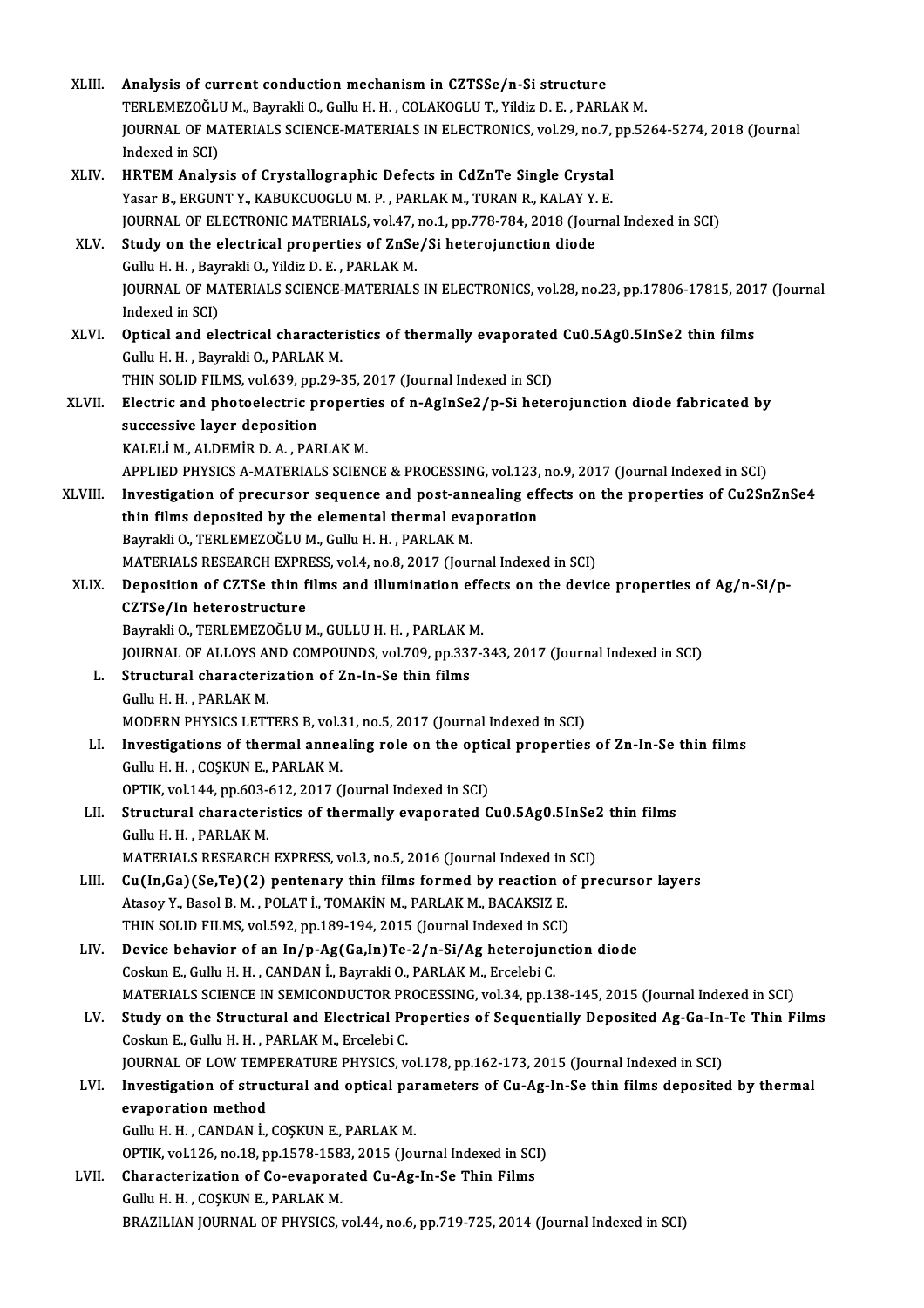| LVIII.       | Device application of AgGa0.5In0.5Se2 thin films deposited by thermal sequential stacked layer<br>method                                          |
|--------------|---------------------------------------------------------------------------------------------------------------------------------------------------|
|              | COȘKUN E., Gullu H. H., PARLAK M.                                                                                                                 |
|              | MATERIALS RESEARCH EXPRESS, vol.1, no.4, 2014 (Journal Indexed in SCI)                                                                            |
| LIX.         | SYNTHESIS AND APPLICATION OF RGD-BASED BIOSENSOR AND BIOIMAGING MATERIALS                                                                         |
|              | PARLAK M., ÖZÇUBUKÇU S.                                                                                                                           |
|              | JOURNAL OF PEPTIDE SCIENCE, vol.20, 2014 (Journal Indexed in SCI)                                                                                 |
| LX.          | An instrument for the high temperature measurement of the Seebeck coefficient and electrical<br>resistivity                                       |
|              | GÜNEŞ M., PARLAK M., Ozenbas M.                                                                                                                   |
|              | MEASUREMENT SCIENCE AND TECHNOLOGY, vol.25, no.5, 2014 (Journal Indexed in SCI)                                                                   |
| LXI.         | Production and characterization of layer by layer sputtered single-phase AgInSe2 thin film by                                                     |
|              | thermal selenization                                                                                                                              |
|              | KALELİ M., ÇOLAKOĞLU T., PARLAK M.                                                                                                                |
| LXII.        | APPLIED SURFACE SCIENCE, vol.286, pp.171-176, 2013 (Journal Indexed in SCI)<br>Silicon nanowire-silver indium selenide heterojunction photodiodes |
|              | KULAKCI M., ÇOLAKOĞLU T., OZDEMİR B., PARLAK M., ÜNALAN H. E. , TURAN R.                                                                          |
|              | NANOTECHNOLOGY, vol.24, no.37, 2013 (Journal Indexed in SCI)                                                                                      |
| LXIII.       | Preparation and characterization of cost effective spray pyrolyzed absorber layer for thin film solar                                             |
|              | cells                                                                                                                                             |
|              | Sankir N. D., Aydin E., Unver H., Uluer E., PARLAK M.                                                                                             |
|              | SOLAR ENERGY, vol.95, pp.21-29, 2013 (Journal Indexed in SCI)                                                                                     |
| LXIV.        | A baseball-bat-like CdTe/TiO2 nanorods-based heterojunction core-shell solar cell                                                                 |
|              | Karaagac H., PARLAK M., Aygun L. E., Ghaffari M., Biyikli N., Okyay A. K.                                                                         |
|              | SCRIPTA MATERIALIA, vol.69, no.4, pp.323-326, 2013 (Journal Indexed in SCI)                                                                       |
| LXV.         | Structural and optical properties of Zn-In-Te thin films deposited by thermal evaporation technique                                               |
|              | Gullu H. H., Bayrakli O., CANDAN İ., COŞKUN E., PARLAK M.                                                                                         |
|              | JOURNAL OF ALLOYS AND COMPOUNDS, vol.566, pp.83-89, 2013 (Journal Indexed in SCI)                                                                 |
| <b>LXVI</b>  | Heterojunction solar cells with integrated Si and ZnO nanowires and a chalcopyrite thin film                                                      |
|              | KARAAĞAÇ H., PARLAK M., YENGEL E., Islam M. S.<br>MATERIALS CHEMISTRY AND PHYSICS, vol.140, no.1, pp.382-390, 2013 (Journal Indexed in SCI)       |
| LXVII.       | Defect-induced room temperature ferromagnetism in B-doped ZnO                                                                                     |
|              | Yilmaz S., Nisar J., Atasoy Y., McGlynn E., Ahuja R., PARLAK M., BACAKSIZ E.                                                                      |
|              | CERAMICS INTERNATIONAL, vol.39, no.4, pp.4609-4617, 2013 (Journal Indexed in SCI)                                                                 |
| LXVIII.      | Surface morphology and depth profile study of Cd1-xZnxTe alloy nanostructures                                                                     |
|              | Yilmaz E., Tugay E., Aktag A., YILDIZ İ., PARLAK M., TURAN R.                                                                                     |
|              | JOURNAL OF ALLOYS AND COMPOUNDS, vol.545, pp.90-98, 2012 (Journal Indexed in SCI)                                                                 |
| LXIX.        | Au/TiO2 nanorod-based Schottky-type UV photodetectors                                                                                             |
|              | Karaagac H., Aygun L. E., PARLAK M., Ghaffari M., Biyikli N., Okyay A. K.                                                                         |
|              | PHYSICA STATUS SOLIDI-RAPID RESEARCH LETTERS, vol.6, no.11, pp.442-444, 2012 (Journal Indexed in SCI)                                             |
| LXX.         | Spin pumping effects for Co/Ag films<br>DEMIRTAS S., PARLAK M.                                                                                    |
|              | JOURNAL OF APPLIED PHYSICS, vol.112, no.5, 2012 (Journal Indexed in SCI)                                                                          |
| LXXI.        | Thickness-dependent nonlinear absorption behaviors in polycrystalline ZnSe thin films                                                             |
|              | Karatay A., Yaglioglu H. G., Elmali A., PARLAK M., KARAAĞAÇ H.                                                                                    |
|              | OPTICS COMMUNICATIONS, vol.285, no.6, pp.1471-1475, 2012 (Journal Indexed in SCI)                                                                 |
| <b>LXXII</b> | Structural, optical and magnetic properties of Mn diffusion-doped CdS thin films prepared by                                                      |
|              | vacuum evaporation                                                                                                                                |
|              | AKSU S., BACAKSIZ E., PARLAK M., YILMAZ Ş., POLAT İ., Altunbas M., Turksoy M., Topkaya R., ÖZDOĞAN K.                                             |
|              | MATERIALS CHEMISTRY AND PHYSICS, vol.130, pp.340-345, 2011 (Journal Indexed in SCI)                                                               |
| LXXIII.      | Studies on device properties of an n-AgIn5Se8/p-Si heterojunction diode                                                                           |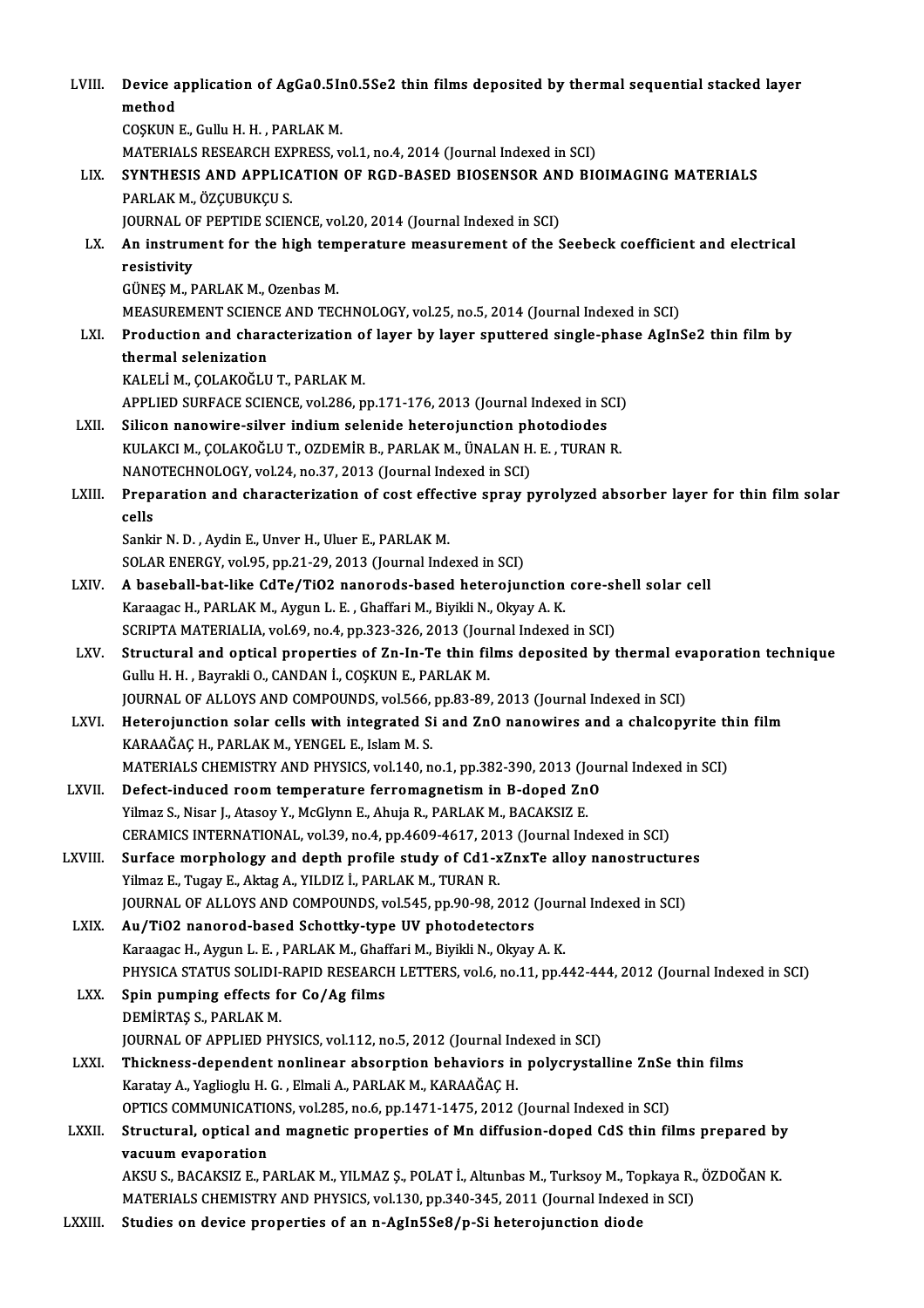|                 | KALELİM, PARLAK M, Ercelebi C.                                                                                                                                                                                      |
|-----------------|---------------------------------------------------------------------------------------------------------------------------------------------------------------------------------------------------------------------|
|                 | SEMICONDUCTOR SCIENCE AND TECHNOLOGY, vol.26, no.10, 2011 (Journal Indexed in SCI)                                                                                                                                  |
| <b>LXXIV</b>    | Deposition of AgGaS2 thin films by double source thermal evaporation technique                                                                                                                                      |
|                 | KARAAĞAÇ H., PARLAK M.                                                                                                                                                                                              |
|                 | JOURNAL OF MATERIALS SCIENCE-MATERIALS IN ELECTRONICS, vol.22, no.9, pp.1426-1432, 2011 (Journal                                                                                                                    |
| <b>LXXV</b>     | Indexed in SCI)                                                                                                                                                                                                     |
|                 | Structural, optical and magnetic properties of Cr doped ZnO microrods prepared by spray pyrolysis<br>method                                                                                                         |
|                 | YILMAZ Ş., PARLAK M., ÖZCAN Ş., Altunbas M., McGlynn E., BACAKSIZ E.                                                                                                                                                |
|                 | APPLIED SURFACE SCIENCE, vol.257, no.22, pp.9293-9298, 2011 (Journal Indexed in SCI)                                                                                                                                |
| <b>LXXVI</b> .  | Deposition and characterization of layer-by-layer sputtered AgGaSe2 thin films                                                                                                                                      |
|                 | KARAAĞAÇ H., PARLAK M.                                                                                                                                                                                              |
|                 | APPLIED SURFACE SCIENCE, vol.257, no.13, pp.5731-5738, 2011 (Journal Indexed in SCI)                                                                                                                                |
| <b>LXXVII</b>   | The investigation of structural, electrical, and optical properties of thermal evaporated AgGaS2 thin                                                                                                               |
|                 | films                                                                                                                                                                                                               |
|                 | KARAAĞAÇ H., PARLAK M.                                                                                                                                                                                              |
| LXXVIII.        | THIN SOLID FILMS, vol.519, no.7, pp.2055-2061, 2011 (Journal Indexed in SCI)<br>Investigation of physical properties of quaternary AgGa0.5In0.5Te2 thin films deposited by thermal                                  |
|                 | evaporation                                                                                                                                                                                                         |
|                 | KARAAĞAÇ H., PARLAK M.                                                                                                                                                                                              |
|                 | JOURNAL OF ALLOYS AND COMPOUNDS, vol.503, no.2, pp.468-473, 2010 (Journal Indexed in SCI)                                                                                                                           |
| <b>LXXIX</b>    | Structural, optical and electrical properties of Al-doped ZnO microrods prepared by spray pyrolysis                                                                                                                 |
|                 | BACAKSIZ E., AKSU S., Yilmaz S., PARLAK M., Altunbas M.                                                                                                                                                             |
|                 | THIN SOLID FILMS, vol 518, no.15, pp.4076-4080, 2010 (Journal Indexed in SCI)                                                                                                                                       |
| <b>LXXX</b>     | Characterization of AgGa0.5In0.5Se2 thin films deposited by electron-beam technique                                                                                                                                 |
|                 | KARAAĞAÇ H., KALELİ M., PARLAK M.<br>JOURNAL OF PHYSICS D-APPLIED PHYSICS, vol.42, no.16, 2009 (Journal Indexed in SCI)                                                                                             |
| <b>LXXXI</b>    | Effects of annealing temperature on the structural and optical properties of ZnO hexagonal                                                                                                                          |
|                 | nvramids                                                                                                                                                                                                            |
|                 | BACAKSIZ E., YILMAZ Ş., PARLAK M., Varilci A., Altunbas M.                                                                                                                                                          |
|                 | JOURNAL OF ALLOYS AND COMPOUNDS, vol.478, pp.367-370, 2009 (Journal Indexed in SCI)                                                                                                                                 |
| <b>LXXXII</b>   | Electrical properties and photoconductivity of polyaniline/sulfonated poly(arylene ether sulfone)                                                                                                                   |
|                 | composite films                                                                                                                                                                                                     |
|                 | Sankir N. D., Sankir M., PARLAK M.                                                                                                                                                                                  |
| LXXXIII.        | APPLIED PHYSICS A-MATERIALS SCIENCE & PROCESSING, vol.95, no.2, pp.589-594, 2009 (Journal Indexed in SCI)<br>Effects of annealing on structural, electrical and optical properties of AgGa(Se0.5S0.5)(2) thin films |
|                 | deposited by using sintered stoichometric powder                                                                                                                                                                    |
|                 | KARAAĞAÇ H., PARLAK M.                                                                                                                                                                                              |
|                 | CRYSTAL RESEARCH AND TECHNOLOGY, vol.44, no.4, pp.440-446, 2009 (Journal Indexed in SCI)                                                                                                                            |
| <b>LXXXIV</b>   | Effects of annealing on structural and morphological properties of e-beam evaporated AgGaSe2 thin                                                                                                                   |
|                 | films                                                                                                                                                                                                               |
|                 | KARAAĞAÇ H., PARLAK M.                                                                                                                                                                                              |
|                 | APPLIED SURFACE SCIENCE, vol.255, no.11, pp.5999-6006, 2009 (Journal Indexed in SCI)                                                                                                                                |
| LXXXV.          | Electrical and photoelectrical properties of Ag-In-Se thin films evaporated by e-beam technique<br>ÇOLAKOĞLU T, PARLAK M.                                                                                           |
|                 | JOURNAL OF PHYSICS D-APPLIED PHYSICS, vol.42, no.3, 2009 (Journal Indexed in SCI)                                                                                                                                   |
| LXXXVI.         | The effects of zinc nitrate, zinc acetate and zinc chloride precursors on investigation of structural                                                                                                               |
|                 | and optical properties of ZnO thin films                                                                                                                                                                            |
|                 | BACAKSIZ E., PARLAK M., TOMAKİN M., Ozcelik A., Karakiz M., Altunbas M.                                                                                                                                             |
|                 | JOURNAL OF ALLOYS AND COMPOUNDS, vol.466, pp.447-450, 2008 (Journal Indexed in SCI)                                                                                                                                 |
| <b>LXXXVII.</b> | Structural, optical and magnetic properties of Cd(1-x)CoxS thin films prepared by spray pyrolysis                                                                                                                   |
|                 |                                                                                                                                                                                                                     |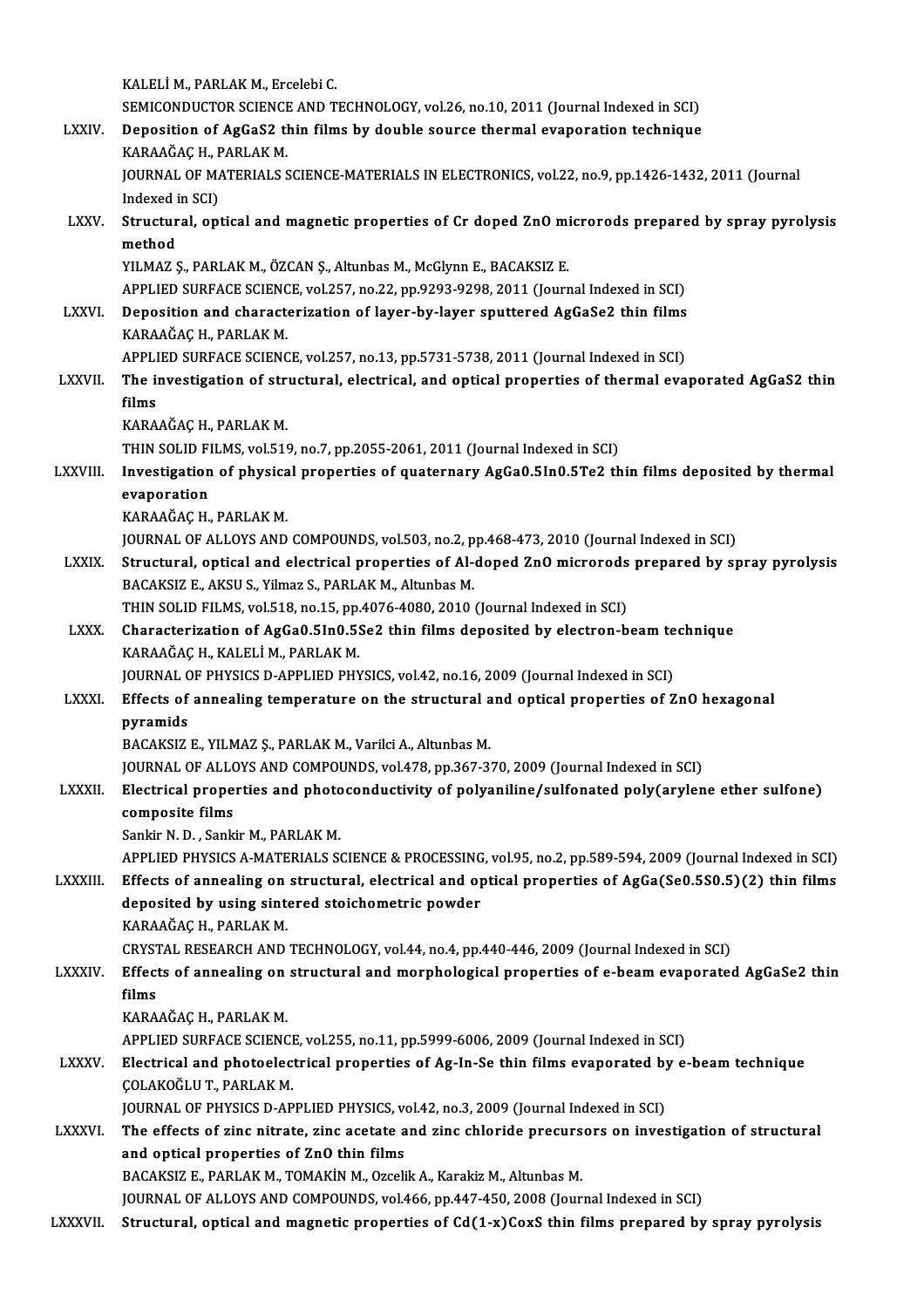|               | BACAKSIZ E., TOMAKİN M., Altunbas M., PARLAK M., Colakoglu T.                                           |
|---------------|---------------------------------------------------------------------------------------------------------|
|               | PHYSICA B-CONDENSED MATTER, vol.403, pp.3740-3745, 2008 (Journal Indexed in SCI)                        |
| LXXXVIII.     | Structural, optical and magnetic properties of Zn1-xCoxO thin films prepared by spray pyrolysis         |
|               | BACAKSIZ E., AKSU S., Basol B. M., Altunbas M., PARLAK M., Yamnaz E.                                    |
|               | THIN SOLID FILMS, vol.516, no.21, pp.7899-7902, 2008 (Journal Indexed in SCI)                           |
| <b>LXXXIX</b> | Investigation of optical parameters of Ag-In-Se thin films deposited by e-beam technique                |
|               | ÇOLAKOĞLU T., PARLAK M., ÖZDER S.                                                                       |
|               | JOURNAL OF NON-CRYSTALLINE SOLIDS, vol.354, no.30, pp.3630-3636, 2008 (Journal Indexed in SCI)          |
| XC.           | The temperature profile and bias dependent series resistance of Au/Bi4Ti3O12/SiO2/n-Si (MFIS)           |
|               | structures                                                                                              |
|               | Altindal S., Parlaktuerk F., Tataroglu A., PARLAK M., Sarmasov S. N., Agasiev A. A.                     |
|               | VACUUM, vol.82, no.11, pp.1246-1250, 2008 (Journal Indexed in SCI)                                      |
| XCI.          | Effect of boron implantation on the electrical and photoelectrical properties of e-beam deposited       |
|               | Ag-In-Se thin films                                                                                     |
|               | ÇOLAKOĞLU T., PARLAK M., KULAKCI M., TURAN R.                                                           |
|               | JOURNAL OF PHYSICS D-APPLIED PHYSICS, vol.41, no.11, 2008 (Journal Indexed in SCI)                      |
| XCII.         | Control of the thickness distribution of evaporated functional electroceramic NTC thermistor thin       |
|               | films                                                                                                   |
|               | Schmidt R., Parlak M., Brinkman A.                                                                      |
|               | JOURNAL OF MATERIALS PROCESSING TECHNOLOGY, vol.199, pp.412-416, 2008 (Journal Indexed in SCI)          |
| XCIII.        | Electrical, photo-electrical, optical and structural properties of CdSe thin films deposited by thermal |
|               | and e-beam techniques                                                                                   |
|               | Hus S. M., PARLAK M.                                                                                    |
|               | JOURNAL OF PHYSICS D-APPLIED PHYSICS, vol.41, no.3, 2008 (Journal Indexed in SCI)                       |
| XCIV.         | Structural characterization of polycrystalline Ag-In-Se thin films deposited by e-beam technique        |
|               | Colakoglu T, PARLAK M.                                                                                  |
|               | APPLIED SURFACE SCIENCE, vol.254, no.6, pp.1569-1577, 2008 (Journal Indexed in SCI)                     |
| XCV.          | On the profile of frequency dependent series resistance and surface states in Au/Bi4Ti3O12/SiO2/n-      |
|               | Si(MFIS) structures                                                                                     |
|               | Parlaktuerk F., Altindal S., Tataroglu A., PARLAK M., AGASİEV A.                                        |
|               | MICROELECTRONIC ENGINEERING, vol.85, no.1, pp.81-88, 2008 (Journal Indexed in SCI)                      |
| XCVI.         | Investigation of photovoltaic properties of amorphous InSe thin film based Schottky devices             |
|               | Yilmaz K., PARLAK M., Ercelebi C.                                                                       |
|               | SEMICONDUCTOR SCIENCE AND TECHNOLOGY, vol.22, no.12, pp.1268-1271, 2007 (Journal Indexed in SCI)        |
| XCVII.        | Effects of CdCl2 treatment on properties of CdTe thin films grown by evaporation at low substrate       |
|               | temperatures<br>BACAKSIZ E., ALTUNBAŞ M., Yflniaz S., Tornakin M., Parlak M.                            |
|               | CRYSTAL RESEARCH AND TECHNOLOGY, vol.42, no.9, pp.890-894, 2007 (Journal Indexed in SCI)                |
| XCVIII.       | Current conduction mechanism in Al/p-Si Schottky barrier diodes with native insulator layer at low      |
|               | temperatures                                                                                            |
|               | ALTINDAL Ş., Kanbur H., Yildiz D. E., Parlak M.                                                         |
|               | APPLIED SURFACE SCIENCE, vol.253, no.11, pp.5056-5061, 2007 (Journal Indexed in SCI)                    |
| XCIX.         | Structural and electrical properties of TlGa(SxSe1-x)(2) mixed crystals                                 |
|               | KARABULUT O., Parlak M., Mamedov G. M.                                                                  |
|               | JOURNAL OF ALLOYS AND COMPOUNDS, vol.429, pp.50-55, 2007 (Journal Indexed in SCI)                       |
| C.            | Structural, electrical and optical properties of Ge implanted GaSe single crystals grown by Bridgman    |
|               | technique                                                                                               |
|               | KARAAĞAÇ H., Parlak M., KARABULUT O., SERİNCAN U., Turan R., Akinoglu B. G.                             |
|               | CRYSTAL RESEARCH AND TECHNOLOGY, vol.41, no.12, pp.1159-1166, 2006 (Journal Indexed in SCI)             |
| CI.           | Anisotropic behaviors in polycrystalline Cd-doped GaSe thin films                                       |
|               | Colakoglu T., Parlak M.                                                                                 |
|               |                                                                                                         |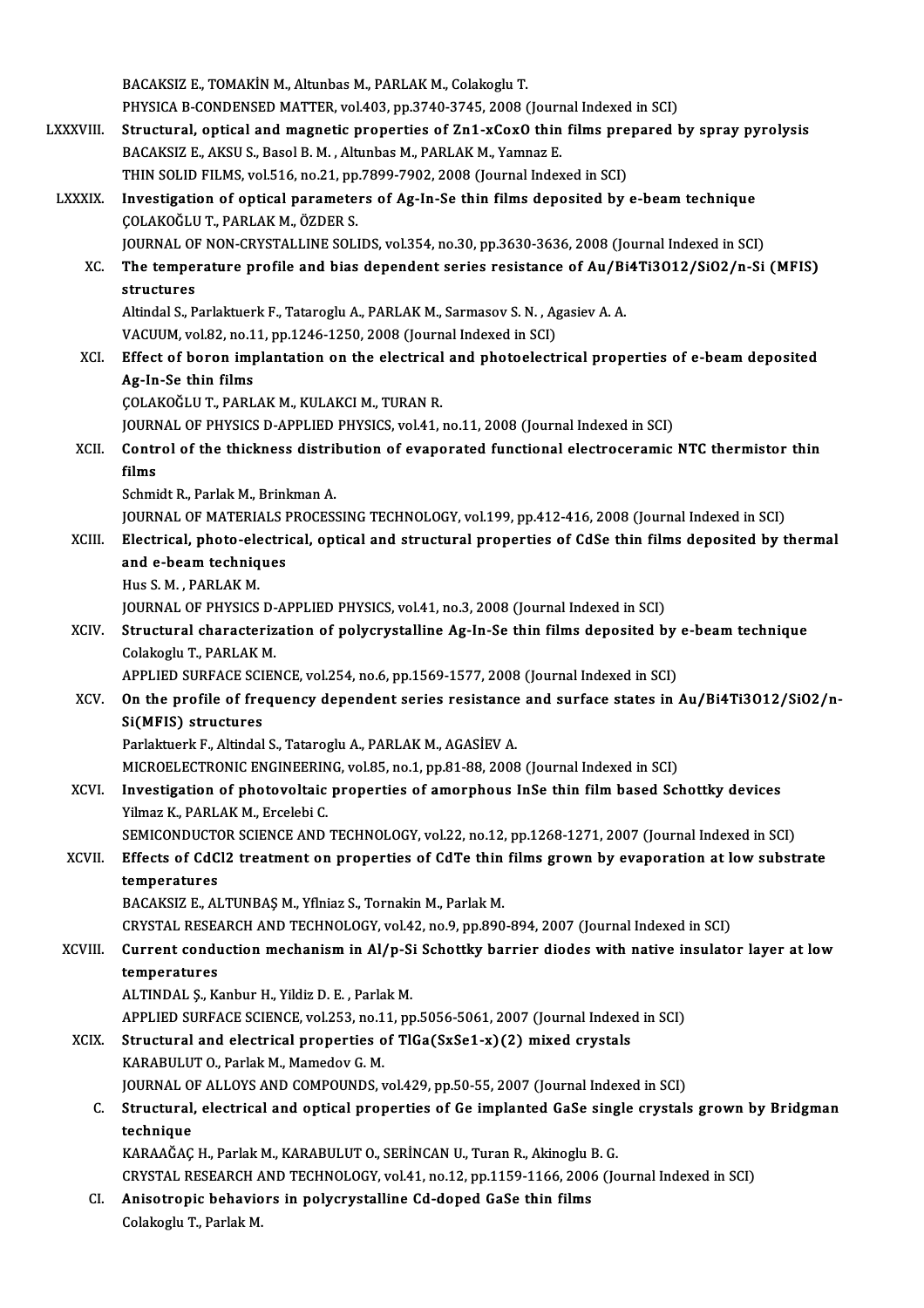JOURNAL OF MATERIALS SCIENCE-MATERIALS IN ELECTRONICS, vol.17, no.12, pp.1017-1024, 2006 (Journal<br>Indexed in SCD **JOURNAL OF MAN**<br>Indexed in SCI)<br>Influence of is JOURNAL OF MATERIALS SCIENCE-MATERIALS IN ELECTRONICS, vol.17, no.12, pp.1017-1024, 2006 (Journal<br>Indexed in SCI)<br>CII. Influence of ion implantation on structural and photoconductive properties of Bridgman grown GaSe<br>singl

## Indexed in SCI)<br>CII. Influence of ion implantation on structural and photoconductive properties of Bridgman grown GaSe<br>single crystals KARABULUTO., Parlak M., Turan R., SERİNCAN U., Akinoglu B. G.

CRYSTALRESEARCHANDTECHNOLOGY,vol.41,no.3,pp.243-249,2006 (Journal Indexed inSCI)

## KARABULUT O., Parlak M., Turan R., SERİNCAN U., Akinoglu B. G.<br>CRYSTAL RESEARCH AND TECHNOLOGY, vol.41, no.3, pp.243-249, 2006 (Journal Indexed in SCI)<br>CIII. Effect of Cd-doping level on the electrical, structural and phot CRYST<br><mark>Effect</mark><br>films<br>Colak Effect of Cd-doping<br>films<br>Colakoglu T., Parlak M.<br>THIN SOLID FILMS WO

- films<br>Colakoglu T., Parlak M.<br>THIN SOLID FILMS, vol.492, pp.52-60, 2005 (Journal Indexed in SCI) Colakoglu T., Parlak M.<br>THIN SOLID FILMS, vol.492, pp.52-60, 2005 (Journal Indexed in SCI)<br>CIV. Electronic properties of polyamide-PPy/metal junction and electrical conductivity of a typical sample<br>at low temperatures THIN SOLID FILMS, vol.<br>Electronic properties<br>at low temperatures<br>SÜNEL N. SEDEE A. Y
	- Electronic properties of polyamide-PPy/m<br>at low temperatures<br>SÜNEL N., SEDEF A. Y. , Parlak M., Toppare L. K.<br>MATEPIALS CHEMISTRY AND PHYSICS vol.01 at low temperatures<br>SÜNEL N., SEDEF A. Y. , Parlak M., Toppare L. K.<br>MATERIALS CHEMISTRY AND PHYSICS, vol.91, no.1, pp.227-232, 2005 (Journal Indexed in SCI)<br>Electrical and photosondustive proporties of CeS0 75500.25 mixed

SÜNEL N., SEDEF A. Y. , Parlak M., Toppare L. K.<br>MATERIALS CHEMISTRY AND PHYSICS, vol.91, no.1, pp.227-232, 2005 (Journal Indexent)<br>CV. Electrical and photoconductive properties of GaS0.75Se0.25 mixed crystals<br>KARAPULUTO, MATERIALS CHEMISTRY AND PHYSICS, vol.91, no<br>Electrical and photoconductive properties<br>KARABULUT O., Parlak M., YILMAZ K., Gasanly N.<br>CRYSTAL RESEARCH AND TECHNOLOCY vol.40. Electrical and photoconductive properties of GaS0.75Se0.25 mixed crystals<br>KARABULUT 0., Parlak M., YILMAZ K., Gasanly N.<br>CRYSTAL RESEARCH AND TECHNOLOGY, vol.40, no.3, pp.253-258, 2005 (Journal Indexed in SCI)<br>Spees sharge KARABULUT O., Parlak M., YILMAZ K., Gasanly N.<br>CRYSTAL RESEARCH AND TECHNOLOGY, vol.40, no.3, pp.253-258, 2005 (Jou<br>CVI. Space-charge-limited current analysis in amorphous InSe thin films<br>YILMAZ K., Parlak M., Ercelebi C.

## CRYSTAL RESEARCH AND TECH<br>Space-charge-limited current<br>YILMAZ K., Parlak M., Ercelebi C.<br>JOUPNAL OF MATEDIALS SCIEN Space-charge-limited current analysis in amorphous InSe thin films<br>YILMAZ K., Parlak M., Ercelebi C.<br>JOURNAL OF MATERIALS SCIENCE-MATERIALS IN ELECTRONICS, vol.15, no.4, pp.225-229, 2004 (Journal Indexed<br>in SCD YILMAZ<br>JOURNA<br>in SCI)<br>Crowtl

- JOURNAL OF MATERIALS SCIENCE-MATERIALS IN ELECTRONICS, vol.15, no.4, pp.22<br>in SCI)<br>CVII. Growth, electrical and structural characterization of beta-GaSe thin films<br>Parlak M. OASPAWI A. Freelabi C in SCI)<br>CVII. Growth, electrical and structural characterization of beta-GaSe thin films<br>Parlak M., QASRAWİ A., Ercelebi C. Growth, electrical and structural characterization of beta-GaSe thin films<br>Parlak M., QASRAWİ A., Ercelebi C.<br>JOURNAL OF MATERIALS SCIENCE, vol.38, no.7, pp.1507-1511, 2003 (Journal Indexed in SCI)<br>Flectrical proporties of
	-
- CVIII. Electrical properties of nitrogen implanted GaSe single crystal<br>KARABULUT O., Parlak M., Turan R., SERİNCAN U., TAŞARKUYU E., Akinoglu B. G. JOURNAL OF MATERIALS SCIENCE, vol.38, no.7, pp.1507-1511, 2003 (Journal In<br>Electrical properties of nitrogen implanted GaSe single crystal<br>KARABULUT O., Parlak M., Turan R., SERİNCAN U., TAŞARKUYU E., Akinoglu B. G.<br>CRYSTA CRYSTALRESEARCHANDTECHNOLOGY,vol.38,no.9,pp.811-816,2003 (Journal Indexed inSCI) KARABULUT O., Parlak M., Turan R., SERINCAN U., TAŞARKUYU E., Akinoglu B. G.<br>CRYSTAL RESEARCH AND TECHNOLOGY, vol.38, no.9, pp.811-816, 2003 (Journal Indexed in SCI)<br>CIX. Annealing effect on electrical and photoconductive
	- KARABULUT O., Parlak M., YILMAZ K., Turan R., Akinoglu B. G. Annealing effect on electrical and photoconductive properties of Si implanted GaSe single<br>KARABULUT O., Parlak M., YILMAZ K., Turan R., Akinoglu B. G.<br>CRYSTAL RESEARCH AND TECHNOLOGY, vol.38, no.12, pp.1071-1076, 2003 (Jou CRYSTAL RESEARCH AND TECHNOLOGY, vol.38, no.12, pp.1071-1076, 2003 (Journal Indexed in SCI)
	- CX. Conduction mechanism in H-type polysiloxane-polypyrrole block copolymers<br>BOZKURT A., Parlak M., Ercelebi C., Toppare L. K. Conduction mechanism in H-type polysiloxane-polypyrrole block copolymers<br>BOZKURT A., Parlak M., Ercelebi C., Toppare L. K.<br>JOURNAL OF APPLIED POLYMER SCIENCE, vol.85, no.1, pp.52-56, 2002 (Journal Indexed in SCI)<br>Character BOZKURT A., Parlak M., Ercelebi C., Toppare J<br>JOURNAL OF APPLIED POLYMER SCIENCE, v<br>CXI. Characterization of p-In2Se3 thin films

## JOURNAL OF APPLIED POLYMER SCIENCE,<br>Characterization of p-In2Se3 thin film<br>QASRAWİ A., Parlak M., Ercelebi C., Gunal I.<br>JOUPNAL OF MATERIALS SCIENCE MATER CXI. Characterization of p-In2Se3 thin films<br>QASRAWİ A., Parlak M., Ercelebi C., Gunal I.<br>JOURNAL OF MATERIALS SCIENCE-MATERIALS IN ELECTRONICS, vol.12, no.8, pp.473-476, 2001 (Journal Indexed<br>in SCI) QASRAWİ A., Parlak M., Ercelebi C., Gunal I. JOURNAL OF MATERIALS SCIENCE-MATERIALS IN ELECTRONICS, vol.12, no.8, pp.473-476, 2001 (<br>in SCI)<br>CXII. The effect of substrate and post annealing temperature on the electrical properties of<br>noluseyetalling InSe thin films

## in SCI)<br>The effect of substrate and po<br>polycrystalline InSe thin films<br>Parlak M. Excelebi C The effect of subst<br>polycrystalline InS<br>Parlak M., Ercelebi C.<br>JOUPMAL OF MATER!

polycrystalline InSe thin films<br>Parlak M., Ercelebi C.<br>JOURNAL OF MATERIALS SCIENCE-MATERIALS IN ELECTRONICS, vol.10, no.4, pp.313-319, 1999 (Journal Indexed<br>in SCD Parlak<br>JOURNA<br>in SCI)<br>Effect JOURNAL OF MATERIALS SCIENCE-MATERIALS IN ELECTRONICS, vol.10, no.4, pp.313-319, 1999 (Journal Ind<br>in SCI)<br>CXIII. Effect of heat treatment on nickel manganite thin film thermistors deposited by electron beam

## in SCI)<br><mark>Effect of hea</mark><br>evaporation<br>PAPI AK M - H Effect of heat treatment on nickel mangan<br>evaporation<br>PARLAK M., Hashemi T., Hogan M., Brinkman A.<br>Thin Solid Eilme vol 245, no 2, nn 207, 211, 199. e<mark>vaporation</mark><br>PARLAK M., Hashemi T., Hogan M., Brinkman A.<br>Thin Solid Films, vol.345, no.2, pp.307-311, 1999 (Journal Indexed in SCI)<br>Flestren heam eveneration of nickel mengenite thin film negative

### PARLAK M., Hashemi T., Hogan M., Brinkman A.<br>Thin Solid Films, vol.345, no.2, pp.307-311, 1999 (Journal Indexed in SCI)<br>CXIV. Electron beam evaporation of nickel manganite thin-film negative temperature coefficient<br>thermis Thin Solid Film<br>Electron bea<br>thermistors<br>Porlak M. HA! Electron beam evaporation of nickel man<br>thermistors<br>Parlak M., HASHEMİ T., Hogan M., Brinkman A.<br>JOUPMAL OF MATERIALS SCIENCE LETTERS thermistors<br>Parlak M., HASHEMİ T., Hogan M., Brinkman A.<br>JOURNAL OF MATERIALS SCIENCE LETTERS, vol.17, no.23, pp.1995-1997, 1998 (Journal Indexed in SCI)

CXV. The effect of substrate and post-annealing temperature on the structural and optical properties of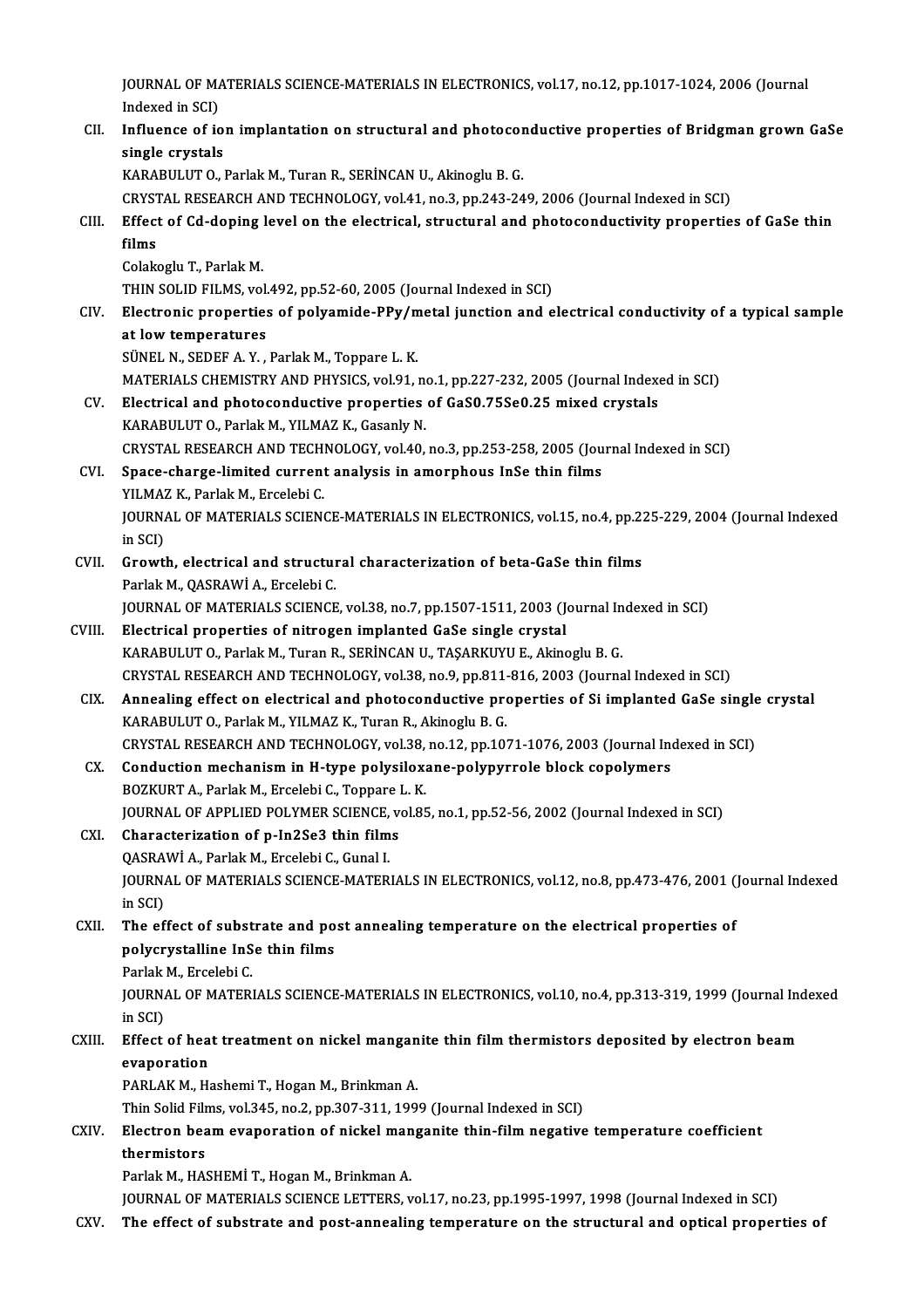polycrystalline InSe thin films<br>RARLAK M. Engelsbi C polycrystalline InSe<br>PARLAK M., Erçelebi Ç.<br>Thin Solid Films vol 22 polycrystalline InSe thin films<br>PARLAK M., Erçelebi Ç.<br>Thin Solid Films, vol.322, pp.334-339, 1998 (Journal Indexed in SCI)<br>Structural and electrical characterization of Ac2Ce5TeQ and PARLAK M., Erçelebi Ç.<br>Thin Solid Films, vol.322, pp.334-339, 1998 (Journal Indexed in SCI)<br>CXVI. Structural and electrical characterization of Ag3Ga5Te9 and Ag3In5Se9 crystals<br>Parlak M., Ercelebi C., Gunal I., Ozkan H., G Thin Solid Films, vol.322, pp.334-339, 1998 (Journa<br>Structural and electrical characterization of .<br>Parlak M., Ercelebi C., Gunal I., Ozkan H., Gasanly N.<br>CRYSTAL RESEARCH AND TECHNOLOCY vol.33, no CRYSTALRESEARCHANDTECHNOLOGY,vol.33,no.6,pp.923-928,1998 (Journal Indexed inSCI) Parlak M., Ercelebi C., Gunal I., Ozkan H., Gasanly N.<br>CRYSTAL RESEARCH AND TECHNOLOGY, vol.33, no.6, pp.923-928, 199<br>CXVII. Current transport mechanisms in low resistive CdS thin films<br>Cunal L. Barlak M. CRYSTAL RESEAR<br>Current transpo<br>Gunal I., Parlak M.<br>JOUPNAL OF MAT Current transport mechanisms in low resistive CdS thin films<br>Gunal I., Parlak M.<br>JOURNAL OF MATERIALS SCIENCE-MATERIALS IN ELECTRONICS, vol.8, no.1, pp.9-13, 1997 (Journal Indexed in<br>SCD Guna<br>JOUR<br>SCI)<br>Grys JOURNAL OF MATERIALS SCIENCE-MATERIALS IN ELECTRONICS, vol.8, no.1, pp.9-13, 1997 (Journal Inc<br>SCI)<br>CXVIII. Crystal data, electrical resistivity and mobility in Cu3In5Se9 and Cu3In5Te9 single crystals<br>Rarlak M. Excelsbi C. SCI)<br>Crystal data, electrical resistivity and mobility in Cu3I<sub>I</sub><br>Parlak M., Ercelebi C., Gunal I., ÖZKAN H., Gasanly N., Culfaz A.<br>CRYSTAL RESEARCH AND TECHNOLOCY vol 33. no.3. np.305 Crystal data, electrical resistivity and mobility in Cu3In5Se9 and Cu3In5Te9 single cry<br>Parlak M., Ercelebi C., Gunal I., ÖZKAN H., Gasanly N., Culfaz A.<br>CRYSTAL RESEARCH AND TECHNOLOGY, vol.32, no.3, pp.395-400, 1997 (Jou Parlak M., Ercelebi C., Gunal I., ÖZKAN H., Gasanly N., Culfaz A.<br>CRYSTAL RESEARCH AND TECHNOLOGY, vol.32, no.3, pp.395-400, 1997 (Journal Inde<br>CXIX. Anisotropy of electrical resistivity and hole mobility in InTe single cr CRYSTAL RESEARCH AND TECHNOLOGY, vol.32, no.<br>Anisotropy of electrical resistivity and hole m<br>Parlak M., Ercelebi C., Gunal I., ÖZKAN H., Gasanly N.<br>CRYSTAL RESEARCH AND TECHNOLOGY vol.31, no. Anisotropy of electrical resistivity and hole mobility in InTe single crystals<br>Parlak M., Ercelebi C., Gunal I., ÖZKAN H., Gasanly N.<br>CRYSTAL RESEARCH AND TECHNOLOGY, vol.31, no.5, pp.673-678, 1996 (Journal Indexed in SCI)

Parlak M., Ercelebi C., Gunal I., ÖZKAN H., Gasanly N.<br>CRYSTAL RESEARCH AND TECHNOLOGY, vol.31, no.5, pp.673-678, 199<br>CXX. Growth and characterization of polycrystalline InSe thin films<br>RABLAK M. Excelsbi G. GÜNAL L. SALAE CRYSTAL RESEARCH AND TECHNOLOGY, vol.31, no.5, pp.673-678, 2<br>Growth and characterization of polycrystalline InSe thin fil:<br>PARLAK M., Erçelebi Ç., GÜNAL İ., SALAEVA Z., ALLAKHVERDIEV K.<br>Thin Solid Eilms vol.358, np.86,99, Growth and characterization of polycrystalline InSe thin fi<br>PARLAK M., Erçelebi Ç., GÜNAL İ., SALAEVA Z., ALLAKHVERDIEV K<br>Thin Solid Films, vol.258, pp.86-90, 1995 (Journal Indexed in SCI)

# Thin Solid Films, vol.258, pp.86-90, 1995 (Journal Indexed in SCI)<br>Articles Published in Other Journals

- rticles Published in Other Journals<br>I. Enhancement in Photovoltaic Characteristics of CdS/CdTe Heterojunction<br>Survey C. Cully H. H. Boyrakli O. BARLAK M Surucu G., Guluhamed III. Other Journalis<br>Surucu G., Gullu H. H., Bayrakli O., PARLAK M.<br>JOUPMAL OF POLYTECHNIC POLITEKNIK DEP Enhancement in Photovoltaic Characteristics of CdS/CdTe Heterojunction<br>Surucu G., Gullu H. H. , Bayrakli O., PARLAK M.<br>JOURNAL OF POLYTECHNIC-POLITEKNIK DERGISI, vol.20, no.4, pp.801-805, 2017 (Journal Indexed in ESCI)<br>Inv Surucu G., Gullu H. H. , Bayrakli O., PARLAK M.<br>JOURNAL OF POLYTECHNIC-POLITEKNIK DERGISI, vol.20, no.4, pp.801-805, 2017 (Journal Indexed i<br>II. Investigation of post-thermal annealing on material properties of Cu-In-Zn-Se
- **JOURNAL OF POLYTECH<br>Investigation of post-<br>Gullu H. H. , PARLAK M.<br>JOUPNAL OF SEMICONT** Investigation of post-thermal annealing on material properties of Cu-|<br>Gullu H. H. , PARLAK M.<br>JOURNAL OF SEMICONDUCTORS, vol.38, no.12, 2017 (Journal Indexed in ESCI)

# JOURNAL OF SEMICONDUCTORS, vol.38, no.12, 2017 (Journal Indexed in ESCI)<br>Refereed Congress / Symposium Publications in Proceedings

- efereed Congress / Symposium Publications in Proceedings<br>I. CdZnTe BULK-CRYSTAL GROWTH AND SURFACE PROCESSING TECHNOLOGY AT METU-CGL<br>Fraunt Y. Kebukayeğlu M. B. Belbesi O. B. Vesen B. Kelay V. E. Turan B. Berlek M. Ergunt Y., Kabukçuoğlu M. P., Balbasi O. B., Yaşar B., Kalay Y. E., Turan R., Parlak M.<br>Ergunt Y., Kabukçuoğlu M. P., Balbasi O. B., Yaşar B., Kalay Y. E., Turan R., Parlak M.<br>International Conference on Padiation Applicat Ergunt Y., Kabukçuoğlu M. P. , Balbasi O. B. , Yaşar B., Kalay Y. E. , Turan R., Parlak M.<br>International Conference on Radiation Applications , Belgrade, Serbia And Montenegro, 16 - 19 September 2019, pp.167-171 International Conference on Radiation Applications , Belgrade, Serbia And Montenegro, 16 - 19 September 2019,<br>pp.167-171<br>II. Transfer of ordered and disordered Si nanowires onto alien substrates for the fabrication of thir
- pp.167-171<br>Transfer of ordered a<br>generation solar cells<br>Karaağas H. Guller O. Ba Transfer of ordered and disordered Si nanowires onto alien substrates f<br>generation solar cells<br>Karaağaç H., Guller O., Peksu E., Humali E., TERLEMEZOĞLU M., PARLAK M., Islam S.<br>Misro, and Nanotechnology Soncare Systems and

generation solar cells<br>Karaağaç H., Guller O., Peksu E., Humali E., TERLEMEZOĞLU M., PARLAK M., Islam S.<br>Micro- and Nanotechnology Sensors, Systems, and Applications XI Conference / SPIE Defense and Security<br>Symposium, Mar Karaağaç H., Guller O., Peksu E., Humali E., TERLEMEZOĞLU M., PARLAK M., Islam S. Micro- and Nanotechnology Sensors, Systems, and Applications XI Conference / SPIE Defense and Security<br>Symposium, Maryland, United States Of America, 14 - 18 April 2019, vol.10982<br>III. Directional Self Assembly of Nanoflak

- Symposium, Maryland, United Sta<br>Directional Self Assembly of M<br>Growth and Characterization<br>TEDLEMEZOČLUM, RAVRAKLLÖ Directional Self Assembly of Nanoflakes on the Surface of CZTSSe Thin Films on Glass Substr<br>Growth and Characterization<br>TERLEMEZOĞLU M., BAYRAKLI Ö., ÇOLAKOĞLU T., GÜLLÜ H. H. , ABAK M. K. , ERÇELEBİ A. Ç. , PARLAK M.<br>The Growth and Characterization<br>TERLEMEZOĞLU M., BAYRAKLI Ö., ÇOLAKOĞLU T., GÜLLÜ H. H. , ABAK M. K. , ERÇELEBİ A. Ç. , PARLAK M.<br>The 33rd Şişecam Glass Symposium, İstanbul, Turkey, 02 November 2018
- IV. Directional Self Assembly of CZTSSe Thin Films on Glass Substrates: Growth and Characterization The 33rd Şişecam Glass Symposium, İstanbul, Turkey, 02 November 2018<br>Directional Self Assembly of CZTSSe Thin Films on Glass Substrates: Growth and Chara<br>TERLEMEZOĞLU M., SÜRÜCÜ Ö., çolakoğlu t., GÜLLÜ H. H. , abak m. k. , Directional Self Assembly of CZTSSe Thin Films on Glass Substrate<br>TERLEMEZOĞLU M., SÜRÜCÜ Ö., çolakoğlu t., GÜLLÜ H. H. , abak m. k. , ERÇ.<br>The 33rd Şişecam Glass Symposium, İstanbul, Turkey, 02 November 2018<br>GdZnTe Bull: TERLEMEZOĞLU M., SÜRÜCÜ Ö., çolakoğlu t., GÜLLÜ H. H., abak m. k., ERÇELEBİ A. Ç., P.<br>The 33rd Şişecam Glass Symposium, İstanbul, Turkey, 02 November 2018<br>V. CdZnTe Bulk Crystal Growth and Temperature ModelingStudies at ME
- The 33rd Şişecam Glass Symposium, İstanbul, Turkey, 02 November 2018<br>V. CdZnTe Bulk Crystal Growth and Temperature ModelingStudies at METU-CGL<br>BALBAŞI Ö. B. , ERGUNT y., DOĞRU Ç., KABUKÇUOĞLU M., ÜNAL M., PARLAK M., TU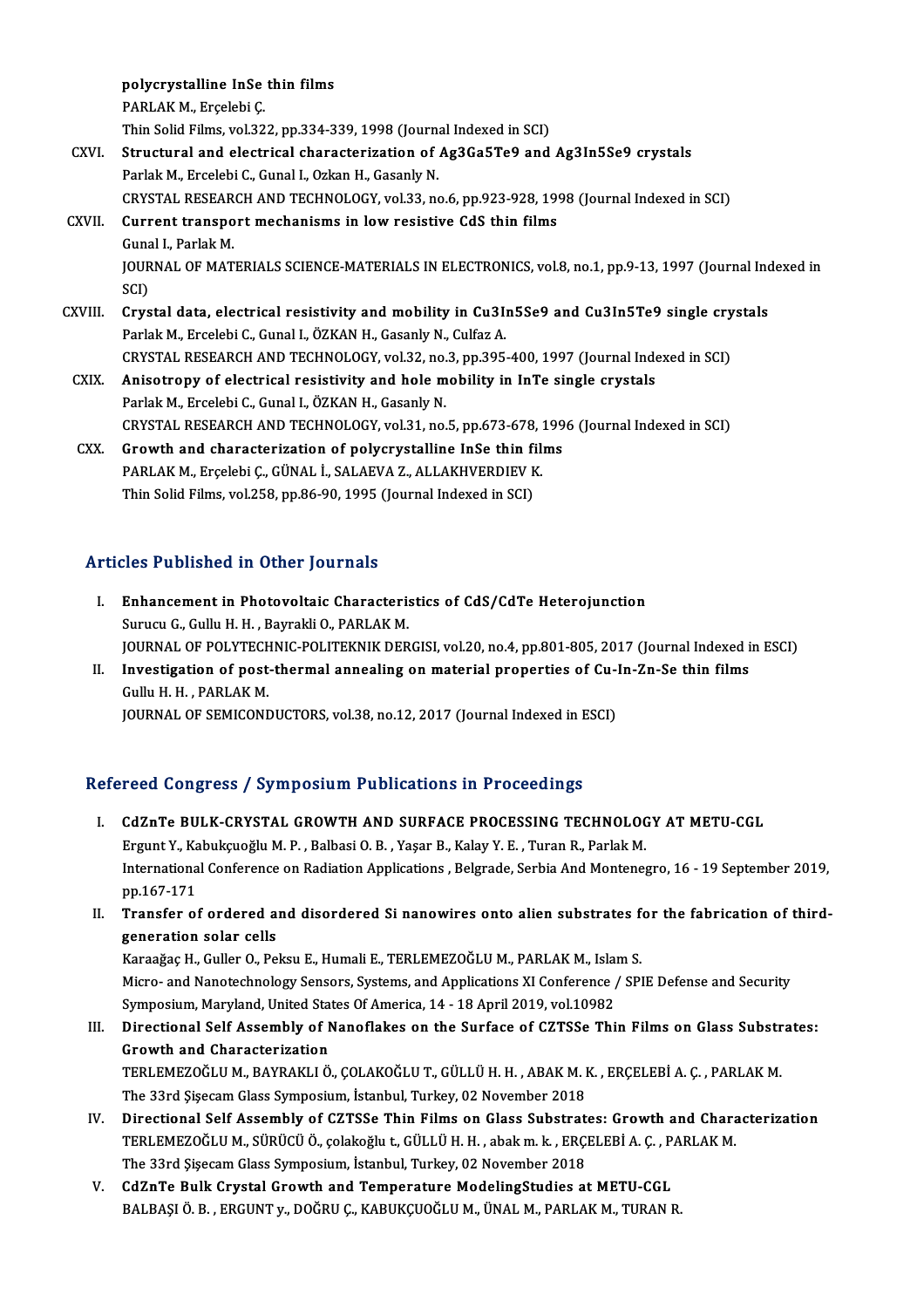SPIE, San Diego, United States Of America, 17 September 2017 - 21 September 2018<br>Crowth, Wafaring and Surface Proporation of Cd7rTe Crystals for Y, ray of

VI. Growth,Wafering and Surface Preparation of CdZnTe Crystals for X–ray and Gamma Ray **SPIE, San Diego<br>Growth, Wafe<br>Applications** Growth, Wafering and Surface Preparation of CdZnTe Crystals for X–ray and Gamma Ray<br>Applications<br>ÜNAL M., Bender D., BALBAŞI Ö. B. , Ünalan A. M. , Kabukcuoğlu M. P. , Ergunt H. Y. , PARLAK M., TURAN R.<br>SIVTH EUROPEAN CONE

```
Applications<br>ÜNAL M., Bender D., BALBAŞI Ö. B. , Ünalan A. M. , Kabukcuoğlu M. P. , Ergunt H. Y. , PARLAK M., TU<br>SIXTH EUROPEAN CONFERENCE ON CRYSTAL GROWTH, Varna, Bulgaria, 16 - 20 September 2018<br>Flastrisal Properties of
SIXTH EUROPEAN CONFERENCE ON CRYSTAL GROWTH, Varna, Bulgaria, 16 - 20 September 2018<br>VII. Electrical Properties of ZnSe/Si Nanowire and ZnSe/Si Heterostructures
```
- BOZDOĞAN E., COŞKUN E., ÖZDER S., GÜLLÜ H.H., PARLAKM. Turkish Physical Society 34th International Physics Congress (TFD-34), Muğla, Turkey, 5 - 09 September 2018 BOZDOĞAN E., COŞKUN E., ÖZDER S., GÜLLÜ H. H. , PARLAK M.<br>Turkish Physical Society 34th International Physics Congress (TFD-34), Muğla, Turkey, 5 - 09 September 2018<br>VIII. Fabrication and Electrical Characterization of
- **Turkish Physical Soom**<br>Fabrication and E<br>Free Front Layer<br>PAYPAKLLÖ CÜLL Fabrication and Electrical Characterization of p-AgGa0.5In0.5Te2<br>Free Front Layer<br>BAYRAKLI Ö., GÜLLÜ H. H. , TERLEMEZOĞLU M., YILDIZ D. E. , PARLAK M.<br>Turkich Physisal Sosiaty 24th International Physiss Congress (TED 24), Free Front Layer<br>BAYRAKLI Ö., GÜLLÜ H. H. , TERLEMEZOĞLU M., YILDIZ D. E. , PARLAK M.<br>Turkish Physical Society 34th International Physics Congress (TFD-34), Muğla, Turkey, 5 - 09 September 2018
- IX. Fabrication of CZTSSe Spuerstrate Solar Cells by RF Magnetron Sputtering Technique Turkish Physical Society 34th International Physics Congress (TFD-34), Muğla, Turkey, 5 - 09 September<br>Fabrication of CZTSSe Spuerstrate Solar Cells by RF Magnetron Sputtering Technique<br>Turkish Physical Society 24th Intern Fabrication of CZTSSe Spuerstrate Solar Cells by RF Magnetron Sputtering Technique<br>TERLEMEZOĞLU M., BAYRAKLI Ö., DOĞRU Ç., GÜLLÜ H. H. , ÇİFTPINAR E. H. , ERÇELEBİ A. Ç. , PARLAK M.<br>Turkish Physical Society 34th Internatio TERLEMEZOĞLU M., BAYRAKLI Ö., DOĞRU Ç., GÜLLÜ H. H., ÇİFTPINAR E. H., ERÇELEBİ A<br>Turkish Physical Society 34th International Physics Congress (TFD-34), Muğla, Turkey, 5<br>X. CdZnTe Bulk Crystal Growth and Temperature Modelin
- Turkish Physical Society 34th International Physics Congress (TFD-34), Muğla, Turkey<br>CdZnTe Bulk Crystal Growth and Temperature Modeling Studies at METU-C<br>BALBAŞI Ö. B. , Ergunt Y., DOĞRU Ç., Kabukcuoglu M., ÜNAL M., PARLA X. CdZnTe Bulk Crystal Growth and Temperature Modeling Studies at METU-CGL<br>BALBAŞI Ö. B. , Ergunt Y., DOĞRU Ç., Kabukcuoglu M., ÜNAL M., PARLAK M., TURAN R.<br>Conference on Hard X-Ray, Gamma-Ray, and Neutron Detector Physics BALBAŞI Ö. B., Ergunt Y., DOĞRU Ç., Kabukcuoglu M., ÜNAL M., PARLAK M., TURAN R. Conference on Hard X-Ray, Gamma-Ray, and Neutron Detector Physics XX, California, I<br>- 21 August 2018, vol.10762<br>XI. Effects of in-situ selenization on the physical properties of CZTSe thin films<br>BAVBAKLLÖ, TEPLEMEZOČLUM, C
- 21 August 2018, vol.10762<br>Effects of in-situ selenization on the physical properties of CZT<br>BAYRAKLI Ö., TERLEMEZOĞLU M., GÜLLÜ H. H. , SÜRÜCÜ G., PARLAK M.<br>European MaterialsPessarch Sosiety Spring Meeting 2019, Eranse Effects of in-situ selenization on the physical properties of CZTSe thin films<br>BAYRAKLI Ö., TERLEMEZOĞLU M., GÜLLÜ H. H. , SÜRÜCÜ G., PARLAK M.<br>European MaterialsResearch Society-Spring Meeting 2018, France, 18 - 22 June 2 BAYRAKLI Ö., TERLEMEZOĞLU M., GÜLLÜ H. H. , SÜRÜCÜ G., PARLAK M.<br>European MaterialsResearch Society-Spring Meeting 2018, France, 18 - 22 June 2018<br>XII. The Effect of Substrate Temperature on CdZnTe thin films
- DOĞRUÇ., TERLEMEZOĞLUM., BAYRAKLIÖ., GÜLLÜH.H. , PARLAKM. The Effect of Substrate Temperature on CdZnTe thin films<br>DOĞRU Ç., TERLEMEZOĞLU M., BAYRAKLI Ö., GÜLLÜ H. H. , PARLAK M.<br>European Materials Research Society-Spring Meeting 2018, France, 18 - 22 June 2018<br>Material Character DOĞRU Ç., TERLEMEZOĞLU M., BAYRAKLI Ö., GÜLLÜ H. H. , PARLAK M.<br>European Materials Research Society-Spring Meeting 2018, France, 18 - 22 June 2<br>XIII. Material Characterization of Amorphous Molybdenum Oxide Thin Films<br>CÜLLÜ
- European Materials Research Society-Spring Meeting 2018, I<br>Material Characterization of Amorphous Molybdenun<br>GÜLLÜ H. H. , BAYRAKLI Ö., TERLEMEZOĞLU M., PARLAK M.<br>European Materials Besearch Society Spring Meeting 2018 I Material Characterization of Amorphous Molybdenum Oxide Thin Films<br>GÜLLÜ H. H., BAYRAKLI Ö., TERLEMEZOĞLU M., PARLAK M.<br>European Materials Research Society-Spring Meeting 2018, France, 18 - 22 June 2018

XIV. Post-annealing effects of CdSe Thin Films DEMİRM.,TERLEMEZOĞLUM.,BAYRAKLIÖ.,GÜLLÜH.H. ,PARLAKM. European Materials Research Society-Spring Meeting 2018, France, 18 - 22 June 2018 DEMİR M., TERLEMEZOĞLU M., BAYRAKLI Ö., GÜLLÜ H. H. , PARLAK M.<br>European Materials Research Society-Spring Meeting 2018, France, 18 - 22 June 2018<br>XV. Self-assembled vertical nanoflakes on the surface of CZTSSe thin films

- European Materials Research Society-Spring Meeting 2018, France, 18 22 June 2018<br>Self-assembled vertical nanoflakes on the surface of CZTSSe thin films for solar energy<br>TERLEMEZOĞLU M., BAYRAKLI Ö., ÇOLAKOĞLU T., ABAK M. Self-assembled vertical nanoflakes on the surface of CZTSSe thin films for so<br>TERLEMEZOĞLU M., BAYRAKLI Ö., ÇOLAKOĞLU T., ABAK M. K. , GÜLLÜ H. H. , TURAN R<br>European Materials Research Society-Spring Meeting 2018, France, TERLEMEZOĞLU M., BAYRAKLI Ö., ÇOLAKOĞLU T., ABAK M. K. , GÜLLÜ H. H. , TURAN R., PARLAK M.<br>European Materials Research Society-Spring Meeting 2018, France, 18 - 22 June 2018<br>XVI. Fiziksel Buharlaştırma Tekniği ile Üret
- European Materials Research Societ<br>Fiziksel Buharlaştırma Tekniği i<br>Aygıt Özelliklerinin İncelenmesi<br>TERLEMEZOČLUM, BAYRAKLLÖ G Fiziksel Buharlaştırma Tekniği ile Üretilen Cu2ZnSn(S,Se)4 İnce I<br>Aygıt Özelliklerinin İncelenmesi<br>TERLEMEZOĞLU M., BAYRAKLI Ö., GÜLLÜ H. H. , YILDIZ D. E. , PARLAK M.<br>22 Yeğun Madda Fiziği Ankara Tenlantsu Ankara Turkay 2 Aygıt Özelliklerinin İncelenmesi<br>TERLEMEZOĞLU M., BAYRAKLI Ö., GÜLLÜ H. H. , YILDIZ D. E. , PARLAK M.<br>23. Yoğun Madde Fiziği Ankara Toplantısı, Ankara, Turkey, 22 December 2017<br>n. ZnSo/n. Si Nanotal Hataroaklamların Esta İ

TERLEMEZOĞLU M., BAYRAKLI Ö., GÜLLÜ H. H. , YILDIZ D. E. , PARLAK M.<br>23. Yoğun Madde Fiziği Ankara Toplantısı, Ankara, Turkey, 22 December 2017<br>XVII. 10. 20. Tamber - Cili Lü H. BARLAK M.<br>20. YARLAR B. CÜLLÜ H. H. BARLAK M 23. Yoğun Madde Fiziği Ankara Topla<br>n-ZnSe/p-Si Nanotel Heteroeklen<br>COŞKUN E., GÜLLÜ H. H. , PARLAK M.<br>22. Yoğun Madde Fiziği Ankara Topla n-ZnSe/p-Si Nanotel Heteroeklemlerin Foto-İletkenlik Davranışlarının<br>COŞKUN E., GÜLLÜ H. H. , PARLAK M.<br>23. Yoğun Madde Fiziği Ankara Toplantısı, Ankara, Turkey, 22 December 2017<br>Determination of the Interface Preperties o

XVI I. Determination of the Interface Properties of p-CZTSe/n-Si Nanowire Heterojunction Diode 23. Yoğun Madde Fiziği Ankara Toplantısı, Ankara, Turkey, 22 December 2017<br>Determination of the Interface Properties of p-CZTSe/n-Si Nanowire Heterojunction Diod<br>BAYRAKLI Ö., TERLEMEZOĞLU M., GÜLLÜ H. H. , YILDIZ D. E. , Ç Determination of the Interface Properties of p-CZTSe/n-Si Nanowire Heterojunction I<br>BAYRAKLI Ö., TERLEMEZOĞLU M., GÜLLÜ H. H. , YILDIZ D. E. , ÇOLAKOĞLU T., COŞKUN E., PARLAI<br>Materials Research Society (MRS) 2017 Fall Meet Materials Research Society (MRS) 2017 Fall Meeting, Boston, 26 November - 01 December 2017

## BAYRAKLI Ö., TERLEMEZOĞLU M., GÜLLÜ H. H. , YILDIZ D. E. , ÇOLAKOĞLU T., COŞKUN E., PARLAK M.<br>Materials Research Society (MRS) 2017 Fall Meeting, Boston, 26 November - 01 December 2017<br>XIX. Plasmonic Effect of Sputtered Ag Plasmonic Effect of Sputtered Ag Nano-Partic<br>Heterojunction Diode<br>KAYRA GÜLLÜ S., GÜLLÜ H. H. , PARLAK M., BEK A.<br>Materiala Bessarah Sociaty (MBS) 2017 Fall Meetin

Materials Research Society (MRS) 2017 Fall Meeting, Boston, United States Of America, 26 November - 01<br>December 2017 KAYRA GÜLLÜ S.<br>Materials Resear<br>December 2017<br>Dielectris prop Materials Research Society (MRS) 2017 Fall Meeting, Boston, United States Of America, 26 November - 01<br>December 2017<br>XX. Dielectric properties of electron beam evaporated ZnSe/Si heterostructures in the wide frequency

Decem<br><mark>Diele</mark><br>range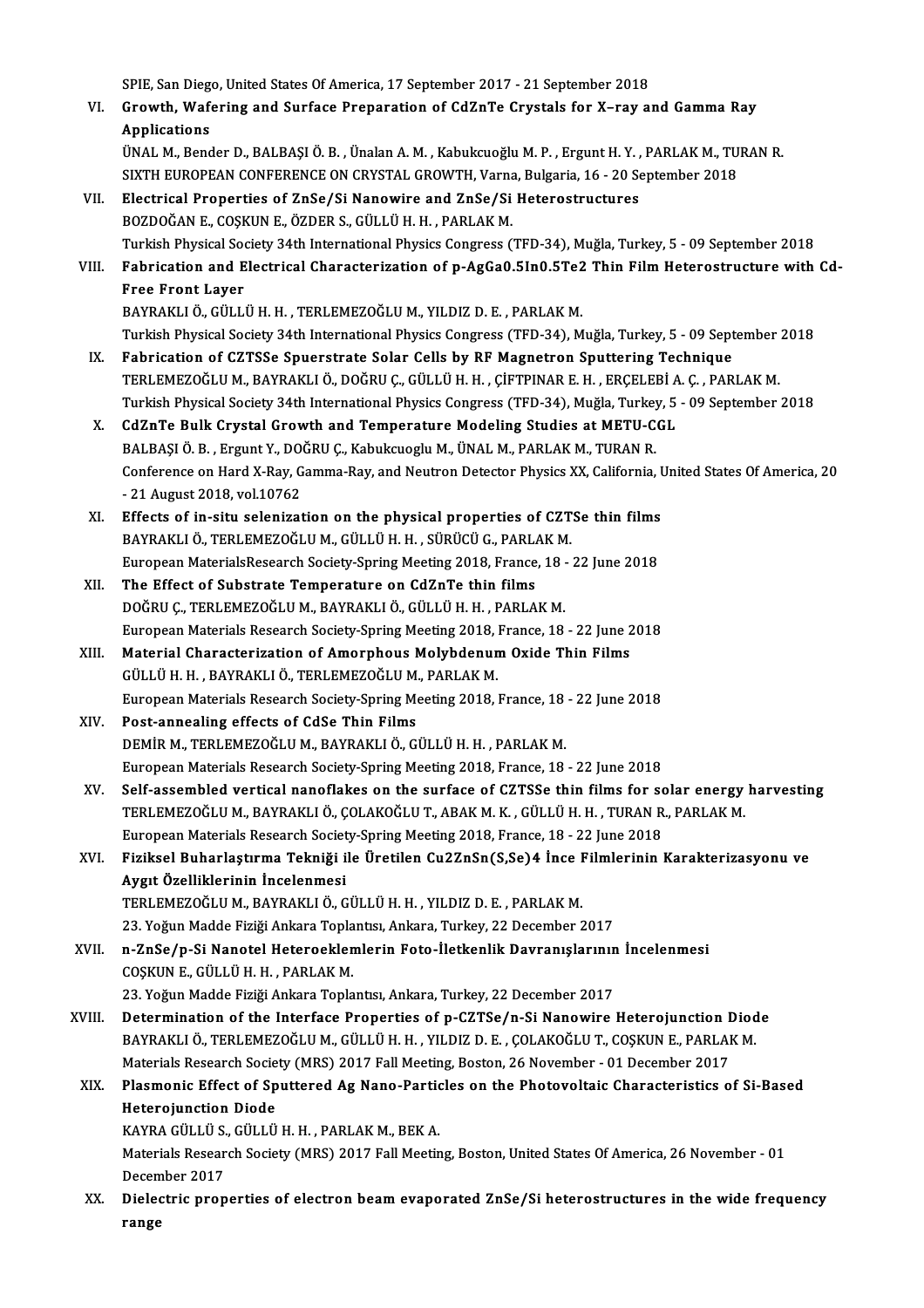YILDIZ D. E., GÜLLÜH.H., BAYRAKLIÖ., PARLAKM.

YILDIZ D. E. , GÜLLÜ H. H. , BAYRAKLI Ö., PARLAK M.<br>International Symposium on Multidisciplinary Studies, 10 - 11 November 2017<br>Investigation of cannier transport meghanisme in the Gu7nSe3 hased l

XXI. Investigation of carrier transport mechanisms in the CuZnSe2-based heterostructure grown by<br>sputtering technique International Symposiur<br>Investigation of carri<br>sputtering technique<br>CÜLLÜHH TEPLEME sputtering technique<br>GÜLLÜ H. H. , TERLEMEZOĞLU M., BAYRAKLI Ö., YILDIZ D. E. , PARLAK M.<br>Turkish Physical Society 33rd International Physics Congress, Muğla, Turkey, 6 September - 11 November 2017<br>Davise Behavier Of GZTSe

GÜLLÜH.H. ,TERLEMEZOĞLUM.,BAYRAKLIÖ.,YILDIZD.E. ,PARLAKM.

- GÜLLÜ H. H. , TERLEMEZOĞLU M., BAYRAKLI Ö., YILDIZ D. E. , F<br>Turkish Physical Society 33rd International Physics Congress, N<br>XXII. Device Behavior Of CZTSe/Si Nanowire Heterojunction<br>Süpücü C. PAYRAKLI Ö. CÜLLÜ H. H. TERLE Turkish Physical Society 33rd International Physics Congress, Muğla, Tu<br>Device Behavior Of CZTSe/Si Nanowire Heterojunction<br>SÜRÜCÜ G., BAYRAKLI Ö., GÜLLÜ H. H. , TERLEMEZOĞLU M., PARLAK M.<br>Photovaltajs Technisal Conference Device Behavior Of CZTSe/Si Nanowire Heterojunction<br>SÜRÜCÜ G., BAYRAKLI Ö., GÜLLÜ H. H. , TERLEMEZOĞLU M., PARLAK M.<br>Photovoltaic Technical Conference, 26 - 28 October 2017
- SÜRÜCÜ G., BAYRAKLI Ö., GÜLLÜ H. H. , TERLEMEZOĞLU M., PARLAK M.<br>Photovoltaic Technical Conference, 26 28 October 2017<br>XXIII. Optimization of the Fabrication Process for Al-doped ZnO Thin Films on Soda Lime Glass Sub Photovoltaic Technical<br>Optimization of the l<br>by Thermal Heating<br>PAVPAKLLÖ CÜLLÜ U Optimization of the Fabrication Process for Al-doped<br>by Thermal Heating<br>BAYRAKLI Ö., GÜLLÜ H. H. , TERLEMEZOĞLU M., PARLAK M.<br>2017 ICC ANNIJAL MEETINC ond 22nd SİSECAM CLASS SYM by Thermal Heating<br>BAYRAKLI Ö., GÜLLÜ H. H. , TERLEMEZOĞLU M., PARLAK M.<br>2017 ICG ANNUAL MEETING and 32nd ŞİŞECAM GLASS SYMPOSIUM, İstanbul, Turkey, 22 - 25 October 2017

- XXIV. The electrical properties of p-CZTSSe/n-Si heterostructure TERLEMEZOĞLUM.,BAYRAKLIÖ.,GÜLLÜH.H. ,YILDIZD.E. ,PARLAKM. The electrical properties of p-CZTSSe/n-Si heterostructure<br>TERLEMEZOĞLU M., BAYRAKLI Ö., GÜLLÜ H. H. , YILDIZ D. E. , PARLAK M.<br>International Conference on Condensed Matter and Materials Science, Adana, Turkey, 11 - 15 Oct
- XXV. Deposition of CZTSe thin films and investigation of their devices properties<br>BAYRAKLI Ö., TERLEMEZOĞLU M., GÜLLÜ H. H., YILDIZ D. E., SÜRÜCÜ G., PARLAK M. International Conference on Condensed Matter and Materials Science, Adana, Turkey,<br>Deposition of CZTSe thin films and investigation of their devices properties<br>BAYRAKLI Ö., TERLEMEZOĞLU M., GÜLLÜ H. H. , YILDIZ D. E. , SÜR International Conference on Condensed Matter and Materials Science, Adana, Turkey, 11 - 15 October 2017 BAYRAKLI Ö., TERLEMEZOĞLU M., GÜLLÜ H. H. , YILDIZ D. E. , SÜRÜCÜ G., PARLAK M.<br>International Conference on Condensed Matter and Materials Science, Adana, Turkey, 11 - 15 October 2017<br>XXVI. Influence of the Heat Treatment
- Internationa<br>I<mark>nfluence o</mark><br>Nanowires<br>Ciu Lü u u Influence of the Heat Treatment on the Materia<br>Nanowires<br>GÜLLÜ H. H. , BAYRAKLI Ö., YILDIZ D. E. , PARLAK M.<br>International Conference on Condensed Matter and N Nanowires<br>GÜLLÜ H. H. , BAYRAKLI Ö., YILDIZ D. E. , PARLAK M.<br>International Conference on Condensed Matter and Materials Science, 11 - 15 October 2017

GÜLLÜ H. H. , BAYRAKLI Ö., YILDIZ D. E. , PARLAK M.<br>International Conference on Condensed Matter and Materials Science, 11 - 15 October 2017<br>XXVII. Temperature dependent current-voltage characteristics of SnTe-based Schott International Conference on Condensed Matter and Materia<br>Temperature dependent current-voltage characteris<br>GÜLLÜ H. H. , YILDIZ D. E. , TERLEMEZOĞLU M., PARLAK M.<br>International Conference on Condensed Matter and Materia Temperature dependent current-voltage characteristics of SnTe-based Schottky B<br>GÜLLÜ H. H., YILDIZ D. E., TERLEMEZOĞLU M., PARLAK M.<br>International Conference on Condensed Matter and Materials Science, 11 - 15 October 2017<br>

International Conference on Condensed Matter and Materials Science, 11 - 15 October 2017

GÜLLÜ H. H. , YILDIZ D. E. , TERLEMEZOĞLU M., PARLAK M.<br>International Conference on Condensed Matter and Materials Science, 11 - 15 October 2017<br>XXVIII. Synthesis and Characterization of MoO3 Thin Films under the Effect of Synthesis and Characterization of MoO3 Thin Films under the Effect of Sputtering Power<br>GÜLLÜ H. H. , BAYRAKLI Ö., TERLEMEZOĞLU M., PARLAK M.<br>European Materials Research Society (EMRS) Fall Meeting, 2017, Warszawa, Poland, GÜLLÜ H. H. , BAYRAKLI Ö., TERLEMEZOĞLU M., PARLAK M.<br>European Materials Research Society (EMRS) Fall Meeting, 2017, Warszawa, Poland, 18 - 21 September 2017<br>XXIX. Characterization of CuIn0.7Ga0.3Se2Thin Films Deposite

## Europear<br>Characte<br>Process<br>KARAAČ Characterization of CuIn0.7Ga0.3Se2Thin Films Deposited by Single Stage Thermal Evaporation<br>Process

KARAAĞAÇ H., PEKSU E., BEHZAD H., AKGOZ S., PARLAK M.

E-MRS, 22 - 26 May 2017

XXX. Preparation of CuIn0.7Ga0.3Se2 Thin Films for the Fabrication of a Si-Nanowires Based Third Preparation of Culn0.7Ga0.3Se2 Thin Films for the F<br>Genaration Solar Cell<br>KARAAĞAÇ H., PEKSU E., BEHZAD H., AKGOZ S., PARLAK M.<br>E MPS 22 - 26 May 2017 **Genaration Solar Cell<br>KARAAĞAÇ H., PEKSU E., E<br>E MRS, 22 - 26 May 2017<br>Charastorization of Cul** 

KARAAĞAÇ H., PEKSU E., BEHZAD H., AKGOZ S., PARLAK M.<br>E MRS, 22 - 26 May 2017<br>XXXI. Characterization of CuIn0.7Ga0.3Se2 Thin Films Deposited by Single Stage Thermal Evaporation<br>RESSOSS E MRS, 22<br>Characte<br>Process Characterization of CuIn0.7Ga0.3Se2 Thin Films<br>Process<br>Karaağaç H., Peksu E., Behzad H., Akgoz S., PARLAK M.<br>EMBS Spring Meeting / Sumnosium S.on Analytical Tea

Process<br>Karaağaç H., Peksu E., Behzad H., Akgoz S., PARLAK M.<br>EMRS Spring Meeting / Symposium S on Analytical Techniques for Precise Characterization of Nanomaterials<br>(ALTECH) / Symposium B on Silison and Silison Nanostrus Karaağaç H., Peksu E., Behzad H., Akgoz S., PARLAK M.<br>EMRS Spring Meeting / Symposium S on Analytical Techniques for Precise Characterization of Nanomaterials<br>(ALTECH) / Symposium P on Silicon and Silicon Nanostructures - EMRS Spring Meeting / Symposium S on Analytical Techniq<br>(ALTECH) / Symposium P on Silicon and Silicon Nanostruc<br>Applications, Strasbourg, France, 22 - 26 May 2017, vol.14<br>Theoratical and Experimental Investigation of Nano (ALTECH) / Symposium P on Silicon and Silicon Nanostructures - From Recent Fundamental Research to Novel<br>Applications, Strasbourg, France, 22 - 26 May 2017, vol.14<br>XXXII. Theoretical and Experimental Invesitgation of Nano-

Applications, Strasbourg, France, 22 - 26 May 2017, vol.14<br>Theoretical and Experimental Invesitgation of Nano-mechanical<br>BAYRAKLI Ö., GÜLLÜ H. H. , SÜRÜCÜ G., TERLEMEZOĞLU M., PARLAK M.<br>European Materials Bessarsh Sesisty, Theoretical and Experimental Invesitgation of Nano-mechanical Characteristics of SnTe<br>BAYRAKLI Ö., GÜLLÜ H. H. , SÜRÜCÜ G., TERLEMEZOĞLU M., PARLAK M.<br>European Materials Research Society- Spring Meeting 2017, Strasbourg, F

BAYRAKLI Ö., GÜLLÜ H. H. , SÜRÜCÜ G., TERLEMEZOĞLU M., PARLAK M.<br>European Materials Research Society- Spring Meeting 2017, Strasbourg, France, 22 - 26 May 2017<br>XXXIII. The Effects of Substrate and Annealing Temperature European Materials Research Society- Spring Meeting 2017, Strasbourg, France, 22 - 26 May 2017<br>The Effects of Substrate and Annealing Temperatures on Surface Morphology of Sputte<br>Films<br>GÜLLÜ H. H. , TERLEMEZOĞLU M., BAYRAK The Effects of Substrate and Annealing Temperatures<br>Films<br>GÜLLÜ H. H. , TERLEMEZOĞLU M., BAYRAKLI Ö., PARLAK M.<br>European Matorials Bessarsk Sosisty Spring Mesting 2017. (

European Materials Research Society-Spring Meeting 2017, Strasbourg, France, 22 - 26 May 2017

XXXIV. Physical properties and device application of CZTSSe thin films deposited by thermal evaporation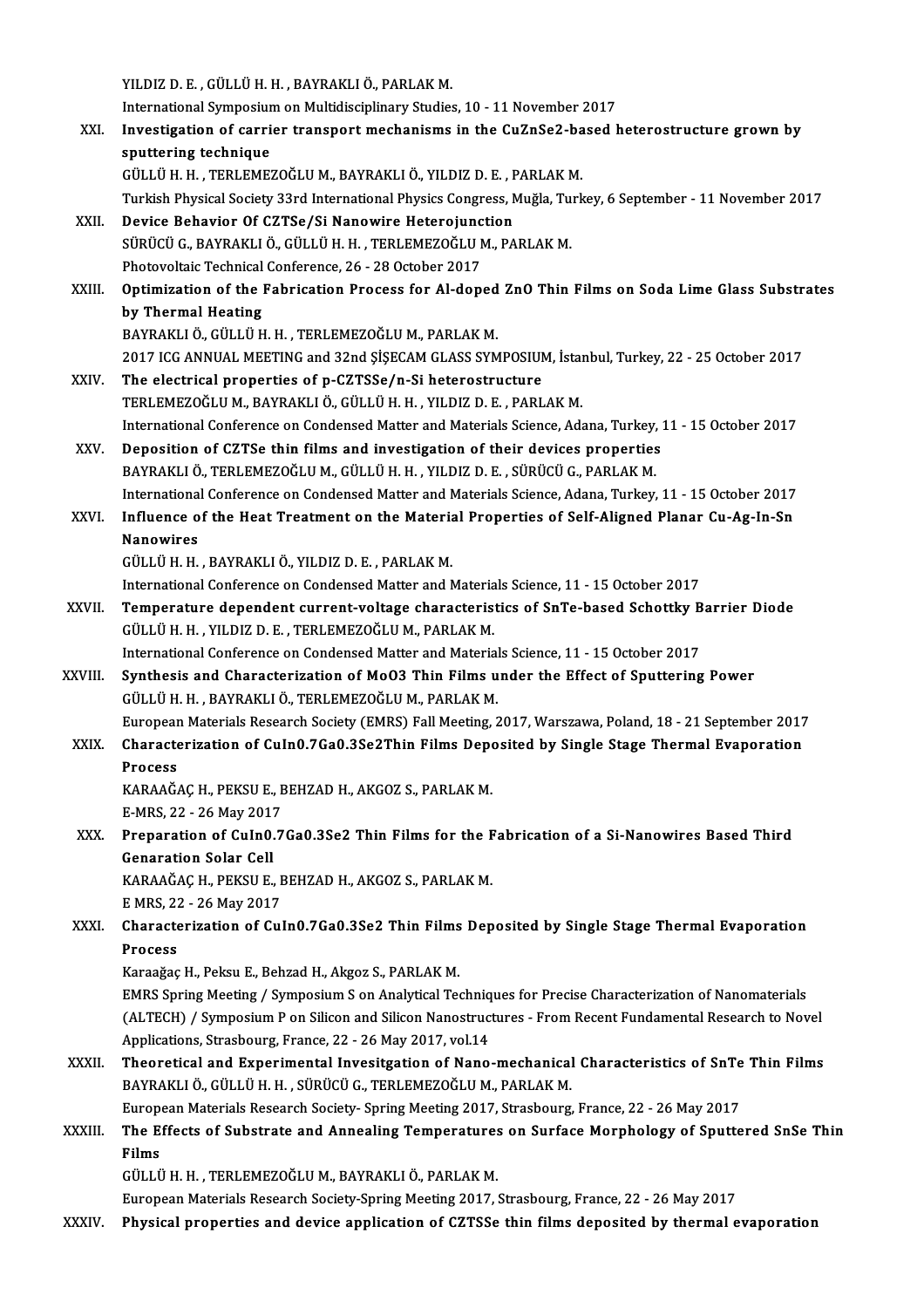|              | method                                                                                                                            |
|--------------|-----------------------------------------------------------------------------------------------------------------------------------|
|              | TERLEMEZOĞLU M., BAYRAKLI Ö., GÜLLÜ H. H., ÇOLAKOĞLU T., PARLAK M.                                                                |
|              | European Materials Research Society-Spring Meeting 2017, France, 22 - 26 May 2017                                                 |
| XXXV.        | The Effect of CdCl2 Treatment on CdZnTe Thin Films                                                                                |
|              | DOĞRU Ç., BAYRAKLI Ö., TERLEMEZOĞLU M., PARLAK M.                                                                                 |
|              | European Materials Research Society-Spring Meeting 2017, France, 22 - 26 May 2017                                                 |
| <b>XXXVI</b> | Synthesis and Structural Characterization on the (Cu,Ag)GaTe2 Thin Films Deposited on Si                                          |
|              | <b>Nanowires</b>                                                                                                                  |
|              | COŞKUN E., GÜLLÜ H. H., BAYRAKLI Ö., TERLEMEZOĞLU M., PARLAK M.                                                                   |
|              | European Materials Research Society-Spring Meeting 2017, 22 - 26 May 2017                                                         |
| XXXVII.      | Influence of Chemical Post-deposition Treatment on the Structural Properties of ZnSnTe2 Thin Films                                |
|              | GÜLLÜ H. H., BAYRAKLI Ö., EMİR C., TERLEMEZOĞLU M., PARLAK M.                                                                     |
|              | European Materials Research Society-Spring Meeting 2017, France, 22 - 26 May 2017                                                 |
| XXXVIII.     | Deposition and characterization of ZTSeS thin films for photovoltaic applications                                                 |
|              | BAYRAKLI Ö., TERLEMEZOĞLU M., GÜLLÜ H. H., SÜRÜCÜ G., PARLAK M.                                                                   |
|              | Photovoltaic Technical Conference, 26 - 28 April 2017                                                                             |
| <b>XXXIX</b> | Investigation of Defects in CZT Single Crystals<br>YAŞAR B., KABUKÇUOĞLU M., ERGUNT Y., PARLAK M., TURAN R., KALAY Y. E.          |
|              | TMS 2017, 26 February - 02 March 2017                                                                                             |
| XL.          | Zn Sn Se İnce Filmlerinin Üretimi ve Karakterizasyonu                                                                             |
|              | GÜLLÜ H. H., BAYRAKLI Ö., PARLAK M., Terlemezoğlu M.                                                                              |
|              | 22. Yoğun Madde Fiziği Ankara Toplantısı, 16 Aralık 2016, Turkey, 16 December 2016                                                |
| XLI.         | Investigation of the device properties of CZTSe Thin Films for solar Cells                                                        |
|              | BAYRAKLI Ö., GÜLLÜ H. H., PARLAK M.                                                                                               |
|              | 2nd Inteenational Congress on the world of technology and advanced materials, 28 September - 02 October 2016                      |
| XLII.        | Fabrication and investigation of extremely thin CdTe absorber layer solar cells                                                   |
|              | HOSSEINI A., GÜLLÜ H. H., BAYRAKLI Ö., PARLAK M., TURAN R., ERÇELEBİ A. Ç.                                                        |
|              | 2nd international congress on the world of technology and advanced materials, 28 September - 02 October 2016                      |
| XLIII.       | Electrical Characterization of Cu0 5Ag0 5InSe2 thin films                                                                         |
|              | GÜLLÜ H. H. , BAYRAKLI Ö., PARLAK M.                                                                                              |
|              | 2nd International congress on the world of technology and advanced materials, 28 September - 02 October 2016                      |
| XLIV.        | Investigation of taerial properties of magnetron sputtered Cu Ag In Se thin films                                                 |
|              | GÜLLÜ H. H., PARLAK M.<br>SATF 2016 Science and application of thin films Conference, İzmir Çeşme, Turkey, 19 - 23 September 2016 |
| XLV.         | Effects of Substrate Temperature on material characteristics of sputtered Aluminum doped ZnO thin                                 |
|              | films                                                                                                                             |
|              | BAYRAKLI Ö., EMİR C., GÜLLÜ H. H., PARLAK M.                                                                                      |
|              | SATF 2016 Science and applications of thin films conference, Çeşme İzmir, Turkey, 19 - 23 September 2016                          |
| XLVI.        | Design And device Application of Si based Cu Ag Ga Te thin film Heterostructure                                                   |
|              | GÜLLÜ H. H., COŞKUN E., BAYRAKLI Ö., PARLAK M.                                                                                    |
|              | SARF 2016 Science and Application of Thin Films Conference, İzmir, çeşme, Turkey, 19 - 23 September 2016                          |
| XLVII.       | Effect of Zn Doping on CdS thin film deposited by RF magnetron sputtering                                                         |
|              | TERLEMEZ OĞLU M., GÜLLÜ H. H., BAYRAKLI Ö., PARLAK M.                                                                             |
|              | EU PVSEC 2016 32nd European Photovoltaic Solar Energy Conference, Munich, Germany, 20 - 24 June 2016                              |
| XLVIII.      | Fabrication and characterization of p CuInSe2 n Si Heterojunction Diode                                                           |
|              | GÜLLÜ H. H., BAYRAKLI Ö., COŞKUN E., PARLAK M.                                                                                    |
|              | EU PVSEC 2016, Munich, Germany, 20 - 24 June 2016                                                                                 |
| XLIX.        | Improvement on the photovoltaic device performance of n CdS p Si heterojunction diode with the                                    |
|              | inclusion of Ag plasmonic layer<br>KAYRA GÜLLÜ S., GÜLLÜ H. H., PARLAK M., BEK A.                                                 |
|              | 12th international nanoscience and nanotechnology coference, Turkey, 3 - 05 June 2016                                             |
|              |                                                                                                                                   |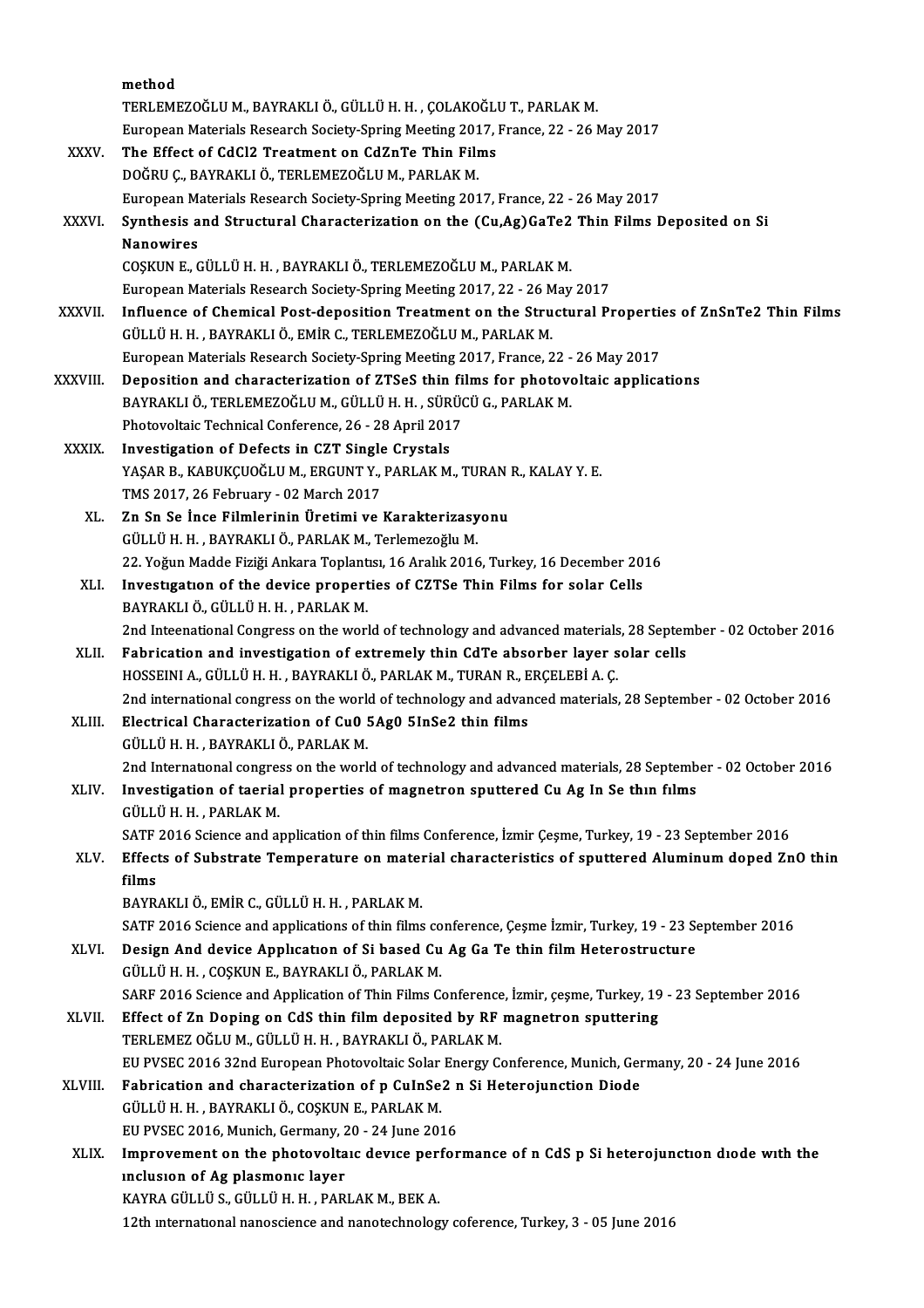| L.     | Plasmonic Enhancement for the Performance ofp CdTe n Si Heterojunction Diode                                  |
|--------|---------------------------------------------------------------------------------------------------------------|
|        | KAYRA GÜLLÜ S., GÜLLÜ H. H., PARLAK M., BEK A.                                                                |
|        | EMRS2016 spring, 2 - 06 May 2016                                                                              |
| LI.    | Device Characterization of In p Cu0 5Ag0 5InSe2 n Si Ag Heterojunction Diode V P2 8                           |
|        | GÜLLÜ H. H., PARLAK M.                                                                                        |
|        | EMRS Spring Meeting in Lille April 30-May 5 2016, Lille, France, 30 April - 05 May 2016                       |
| LII.   | The effect of different annealing procedures on CZTSe thin film properties V P3 4                             |
|        | BAYRAKLI Ö., GÜLLÜ H. H., PARLAK M.                                                                           |
|        | EMRS Spring Meeting in Lille April 30-May 5 2016, Lille, France, 30 April - 05 May 2016                       |
| LIII.  | Device Characterization of Zn Sn Se ZTSe Thin Films for Solar Cells T P2 69                                   |
|        | BAYRAKLI Ö., GÜLLÜ H. H., COŞKUN E., PARLAK M.                                                                |
|        | EMRS Spring Meeting in Lille April 30-May 5 2016, Lille, France, 30 April - 05 May 2016                       |
| LIV.   | Device Characterization of ZnInSe2 Thin Films T P2 28                                                         |
|        | GÜLLÜ H. H., PARLAK M.                                                                                        |
|        | EMRS Spring Meeting in Lille April 30-May 5 2016, Lille, France, 30 April - 05 May 2016                       |
| LV.    | Plasmonic Enhancement for the Performance of p CdTe n Si Heterojunction Diode T P2 33Seda                     |
|        | Kayra Gullu Hasan Huseyin Gullu Mehmet Parlak Alpan Bek                                                       |
|        | GÜLLÜ H.H., PARLAK M., GÜLLÜ KAYRA S., BEK A.                                                                 |
|        | EMRS Spring Meeting in Lille April 30-May 5 2016, Lille, France, 30 April - 05 May 2016                       |
| LVI.   | Studies on Device Properties of n ZnSe p Si Heterojunction Diode T P1 63                                      |
|        | GÜLLÜ H. H., BAYRAKLI Ö., COŞKUN E., PARLAK M.                                                                |
|        | EMRS Spring Meeting in Lille April 31-May 5 2016, Lille, France, 30 April - 05 May 2016                       |
| LVII.  | Optical Behavior of Sequential ThermalEvaporated ZnInSe2 Thin Films V P2 9Hasan Huseyin Gullu                 |
|        | Emre Coskun OzgeBayrakli Mehmet Parlak                                                                        |
|        | GÜLLÜ H. H., COŞKUN E., BAYRAKLI Ö., PARLAK M.                                                                |
|        | EMRS Spring Meeting in Lille April 30-May 5 2016, Lille, France, 30 April - 05 May 2016                       |
| LVIII. | Effect of nanowire length on device performance of n In2Se3 p Si nanowire heterojunctions T P1                |
|        | 85Emre Coskun Tahir Colakoglu Hasan HuseyinGullu Ozge Bayraklı Mehmet Parlak                                  |
|        | COŞKUN E., GÜLLÜ H. H., BAYRAKLI Ö., PARLAK M.                                                                |
|        | EMRS Spring Meeting in Lille April 31-May 5 2016, Lille, France, 30 April - 05 May 2016                       |
| LIX.   | HRTEM Analysis of Crystallographic Defects in Cd Zn Te SingleCrystals                                         |
|        | KALAY Y. E., Erkunt Y., Kabukçuoğlu M., PARLAK M., TURAN R., YAŞAR B.                                         |
|        | TMS 2016, United States Of America, 14 - 18 February 2016                                                     |
| LX.    | Device Characterization of ZnInSe2 Thin Films                                                                 |
|        | Gullu H. H., PARLAK M.                                                                                        |
|        | E-MRS Spring Meeting / Symposium T on Advanced Materials and Characterization Techniques for Solar Cells III, |
|        | Lille, France, 2 - 06 May 2016, vol.102, pp.110-120                                                           |
| LXI.   | Saçtırma Yöntemi ile Üretilen ITO İnce Filmlerinin Farklı Alttaş ve Tavlama Sıcaklıklarına göre               |
|        | <i>incelenmesi</i>                                                                                            |
|        | GÜLLÜ H. H., BAYRAKLI Ö., PARLAK M.                                                                           |
|        | 21. Yoğun Madde Fiziği-Ankara Toplantısı,, Ankara, Turkey, 25 December 2015                                   |
| LXII.  | AgGa x In 1 x Te 2 İnce Filmlerin Üretilmesi ve Aygıt Özelliklerinin Belirlenmesi                             |
|        | BAYRAKLI Ö., GÜLLÜ H. H., PARLAK M.                                                                           |
|        | 21. Yoğun Madde Fiziği-Ankara Toplantısı, Gazi Univer., 2015, Ankara, Turkey, 25 December 2015                |
| LXIII. | Saçtırma Yöntemiyle Üretilen Ag Zengin AgInSe2 İnce Filmlerinin Özellikleri                                   |
|        | GÜLLÜ H. H., BAYRAKLI Ö., PARLAK M.                                                                           |
|        | 21. Yoğun Madde Fiziği-Ankara Toplantısı, Gazi Univer., 2015,, Ankara, Turkey, 25 December 2015               |
| LXIV.  | Üretim Sonrası Isıl İşlem Sıcaklığının ZnSe İnce Film Özellikleri Üzerine Etkisi                              |
|        | GÜLLÜ H. H., BAYRAKLI Ö., PARLAK M.                                                                           |
|        | 21. Yoğun Madde Fiziği-Ankara Toplantısı, Gazi Univer., 2015, Ankara, Turkey, 25 December 2015                |
| LXV.   | Synthesis and characterization of CuZnSe2 thin film structures II VI Conference Paris 2015                    |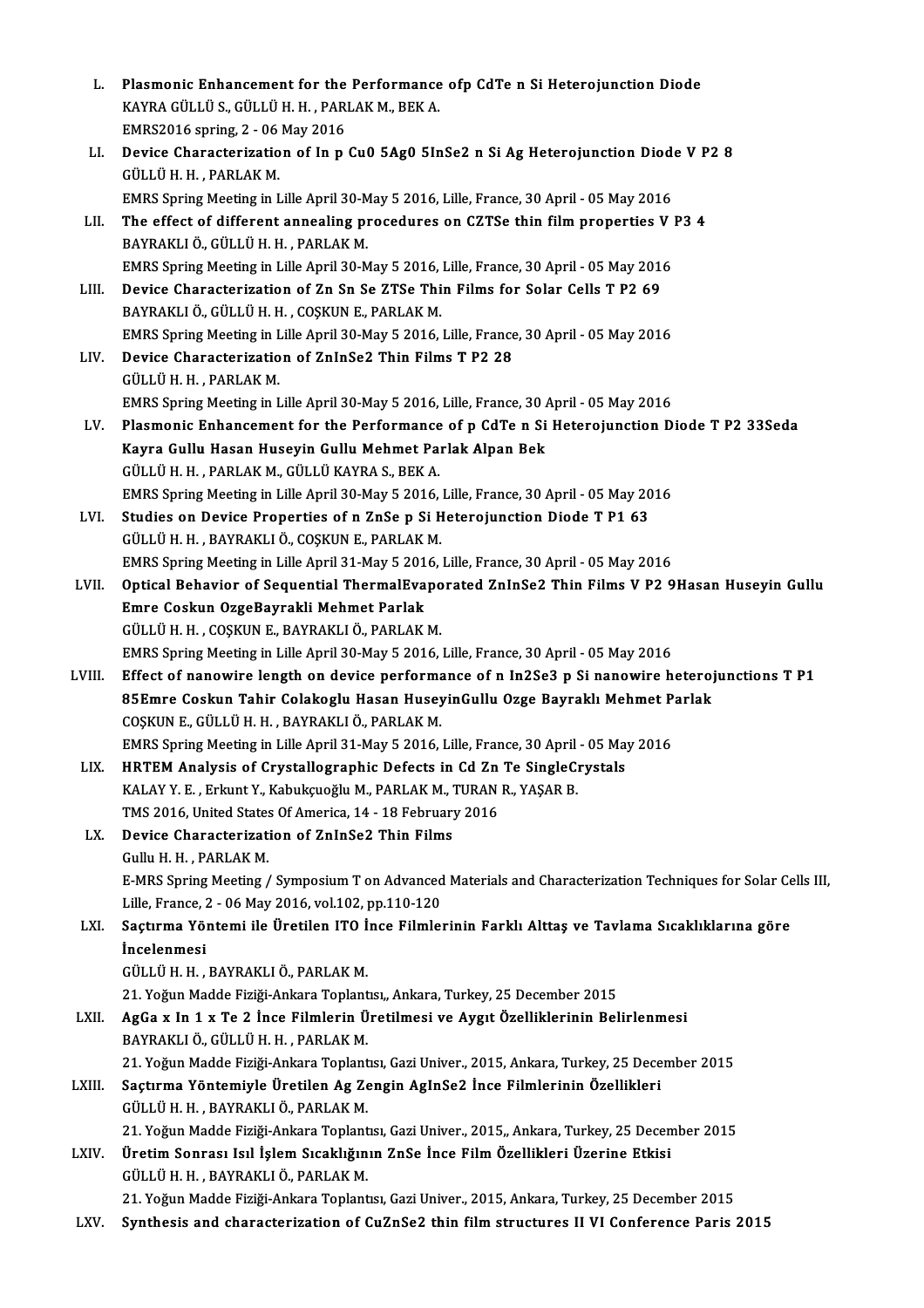September 13 18 GÜLLÜH.H. ,BAYRAKLIÖ.,PARLAKM.,ERÇELEBİA.Ç. II-VI Conference, Paris 2015, Paris, France, 13 - 18 September 2015 GÜLLÜ H. H. , BAYRAKLI Ö., PARLAK M., ERÇELEBİ A. Ç.<br>II-VI Conference, Paris 2015, Paris, France, 13 - 18 September 2015<br>LXVI. Investigation of Electrical Properties of Cu Ag In Se Thin Films Deposited by Thermal Evapo II-VI Con<mark>t</mark><br>Investig<br>Method<br>CÜLLÜ H Investigation of Electrical Properties of Cu Ag In Se Thin Fi<br>Method<br>GÜLLÜ H. H. , COŞKUN E., BAYRAKLI Ö., PARLAK M., ERÇELEBİ A. Ç.<br>FU BVSEC 2015 Hamburg Hamburg Carmany, 14, 19 Santambar 2 Method<br>GÜLLÜ H. H. , COŞKUN E., BAYRAKLI Ö., PARLAK M., ERÇELEBİ A. Ç.<br>EU PVSEC 2015 Hamburg, Hamburg, Germany, 14 - 18 September 2015<br>Structural Charasterization and Ontical Properties of AsInSe<sup>2</sup>Th LXVII. Structural Characterization and Optical Properties of AgInSe2Thin Films<br>GÜLLÜ H. H., BAYRAKLI Ö., PARLAK M. EU PVSEC 2015 Hamburg, Hamburg, Germany, 14 - 18 September 2015 NANO-TR11 2015 Meeting, Ankara, Ankara, Turkey, 23 - 25 June 2015 GÜLLÜ H. H. , BAYRAKLI Ö., PARLAK M.<br>NANO-TR11 2015 Meeting, Ankara, Ankara, Turkey, 23 - 25 June 2015<br>LXVIII. Device Measurements and Analysis of Ag Ga In Te Based Thin Film Heterojunction Diode Ö Bayraklı<br>H H Güllü and M NANO-TR11 2015 Meeting, Ankara,, Ankara, Turkey, 23 - 25 June 2015<br>Device Measurements and Analysis of Ag Ga In Te Based Thin Film Heterojunction Diode Ö Bayra<br>H H Güllü and M Parlak SolarTR 3 3rd Turkish Solar Electricity Device Mea<br>H H Güllü a<br>April 2015<br>BAVBAKLLÖ H H Güllü and M Parlak SolarTR 3 3rd Turkish Solar Electricity Conference and Exhibition 27 29<br>April 2015<br>BAYRAKLI Ö., GÜLLÜ H. H. , PARLAK M. April 2015<br>BAYRAKLI Ö., GÜLLÜ H. H. , PARLAK M.<br>SolarTR-3: 3rd Turkish Solar Electricity Conference and Exhibition, Ankara, Turkey, 27 - 29 April 2015<br>Characterization of Ag Ca In Te Thin Eilms for Solar Call Annliastions BAYRAKLI Ö., GÜLLÜ H. H. , PARLAK M.<br>SolarTR-3: 3rd Turkish Solar Electricity Conference and Exhibition, Ankara, Turkey, 27 - 29 April 2015<br>LXIX. Characterization of Ag Ga In Te Thin Films for Solar Cell Applications O SolarTR-3: 3rd Turkish Solar Electricity Co<br>Characterization of Ag Ga In Te Thin<br>Coşkun İ Candan M Parlak Ç Erçelebi<br>PAYPAKUĞ CÜLLÜ H H COSKUN E CA Characterization of Ag Ga In Te Thin Films for Solar Cell Applications<br>Coşkun İ Candan M Parlak Ç Erçelebi<br>BAYRAKLI Ö., GÜLLÜ H. H. , COŞKUN E., CANDAN İ., PARLAK M., ERÇELEBİ A. Ç.<br>SelerTP 2: 2rd Turkish Seler Electricity Coşkun İ Candan M Parlak Ç Erçelebi<br>BAYRAKLI Ö., GÜLLÜ H. H. , COŞKUN E., CANDAN İ., PARLAK M., ERÇELEBİ A. Ç.<br>SolarTR-3: 3rd Turkish Solar Electricity Conference and Exhibition, Ankara, Turkey, 27 - 29 April 2015 BAYRAKLI Ö., GÜLLÜ H. H. , COȘKUN E., CANDAN İ., PARLAK M., ERÇELEBİ A.<br>SolarTR-3: 3rd Turkish Solar Electricity Conference and Exhibition, Ankara, T<br>LXX. Preparation and Characterization of Sputtered CuZnSe2 Thin Films<br>CÜ SolarTR-3: 3rd Turkish Solar Electricity Conference and<br>Preparation and Characterization of Sputtered C<br>GÜLLÜ H. H. , BAYRAKLI Ö., PARLAK M., ERÇELEBİA. Ç.<br>SolarTP 3: 3rd Turkish Solar Electricity Conference and GÜLLÜ H. H. , BAYRAKLI Ö., PARLAK M., ERÇELEBİ A. Ç.<br>SolarTR-3: 3rd Turkish Solar Electricity Conference and Exhibition, Ankara, Turkey, 27 - 29 April 2015 GÜLLÜ H. H. , BAYRAKLI Ö., PARLAK M., ERÇELEBİ A. Ç.<br>SolarTR-3: 3rd Turkish Solar Electricity Conference and Exhibition, Ankara, Turkey, 27<br>LXXI. Investigation of optical parameters of thermally evaporated ZnSe thin films<br> SolarTR-3: 3rd Turkish Solar Electr<br>Investigation of optical parame<br>Gullu H. H. , COŞKUN E., PARLAK M.<br><sup>2rd Turkish Solar Electricity Confor</sup> 3rdTurestigation of optical parameters of thermally evaporated ZnSe thin films<br>3rd Turkish Solar Electricity Conference and Exhibition (SolarTR), Ankara, Turkey, 27 - 29 April 2015, vol.12,<br>nn 1334 1338 Gullu H. H. , CO<br>3rd Turkish So<br>pp.1224-1228<br>Material and 3rd Turkish Solar Electricity Conference and Exhibition (SolarTR), Ankara, Turkey, 27 - 29 April 2015, vol.12,<br>pp.1224-1228<br>LXXII. Material and Device Characterization of Cu0 5Ag0 5InSe2 and ZnInSe2 Thin Films for Photovol pp.1224-1228<br>Material and<br>Applications<br>Cüttürun Material and Device Characterization of Cu0<br>Applications<br>GÜLLÜ H. H. , COŞKUN E., BAYRAKLI Ö., PARLAK M.<br>MPS Saring Mosting in San Francisco Colifornia Sa Applications<br>GÜLLÜ H. H. , COŞKUN E., BAYRAKLI Ö., PARLAK M.<br>MRS Spring Meeting in San Francisco, California, San-Francisco, United States Of America, 6 - 10 April 2015

### Supported Projects

PARLAKM.,TUBITAK Project, KIZIL ÖTESİ GÖRÜNTÜLEYİCİ ARAYICI BAŞLIK GELİŞTİRİLMESİPROJESİ, 2013 - Continues BARLAK M., TUBITAK Project, KIZIL ÖTESİ GÖRÜNTÜLEYİCİ ARAYICI BAŞLIK GELİŞTİRİLMESİPROJESİ, 2013 - Co<br>PARLAK M., TERLEMEZOĞLU M., DEMİR M., ERÇELEBİ A. Ç. , Project Supported by Higher Education Institutions,<br>Alternatif so PARLAK M., TUBITAK Project, KIZIL ÖTESİ GÖRÜNTÜLEYİCİ ARAYICI BAŞLIK GELİŞTİRİLMESİPROJESİ, 2013 - Continue<br>PARLAK M., TERLEMEZOĞLU M., DEMİR M., ERÇELEBİ A. Ç. , Project Supported by Higher Education Institutions,<br>Alterna PARLAK M., TERLEMEZOĞLU M., DEMİR M., ERÇELEBİ A. Ç. , Project Supported by Higher Education Institutions,<br>Alternatif soğurucu katman olarak SnSexTe(1-x) ince film yapısının üretimi ve özelliklerinin araştırılması, 2018 - Alternatif soğurucu katman olarak SnSexTe(1-x) ince film yapısının üretimi ve özelliklerinin araştırılması, 2018 - 2019<br>PARLAK M., BAYRAKLI Ö., TERLEMEZOĞLU M., ERÇELEBİ A. Ç. , GÜLLÜ H. H. , Project Supported by Higher Ed PARLAK M., F<br>Institutions, C<br>2017 - 2017<br>PAPLAK M. F Institutions, Cu2ZnSn(S,Se)4 İnce Filmlerinin Fiziksel Buharlaştırma Tekniği ile Üretilmesi ve Özelliklerinin Belirlenme:<br>2017 - 2017<br>PARLAK M., BAYRAKLI Ö., TERLEMEZOĞLU M., ERÇELEBİ A. Ç. , GÜLLÜ H. H. , Project Supporte

2017 - 2017<br>PARLAK M., BAYRAKLI Ö., TERLEMEZOĞLU M., ERÇELEBİ A. Ç. , GÜLLÜ H. H. , Project Supported by Higher Educatioı<br>Institutions, Cu2ZnSnSe4 İnce Filmlerinin Fiziksel Buharlaştırma Tekniği ile Üretilmesi ve Özellikle PARLAK M., F<br>Institutions, C<br>2016 - 2016<br>PARLAK M. F Institutions, Cu2ZnSnSe4 İnce Filmlerinin Fiziksel Buharlaştırma Tekniği ile Üretilmesi ve Özelliklerinin Belirlenmesi,<br>2016 - 2016<br>PARLAK M., BAYRAKLI Ö., ERÇELEBİ A. Ç. , GÜLLÜ H. H. , Project Supported by Higher Educati

2016 - 2016<br>PARLAK M., BAYRAKLI Ö., ERÇELEBİ A. Ç. , GÜLLÜ H. H. , Project Supported by Higher Education Ins<br>ince filmlerinin Isısal buharlaştırma tekniği ile üretilmesi ve özelliklerinin belirlenmesi, 2015 - 2015<br>PARLAK M PARLAK M., BAYRAKLI Ö., ERÇELEBİ A. Ç. , GÜLLÜ H. H. , Project Supported by Higher Education Institutions, ZnSnS2<br>ince filmlerinin Isısal buharlaştırma tekniği ile üretilmesi ve özelliklerinin belirlenmesi, 2015 - 2015<br>PAR

ince filmlerinin Isısal buharlaştırma tekniği ile üretilmesi ve özelliklerinin belirlenmesi, 2015 - 2015<br>PARLAK M., BAYRAKLI Ö., ERÇELEBİ A. Ç. , GÜLLÜ H. H. , Project Supported by Higher Education Institutions, CuSn(S,Se<br> PARLAK M., BAYRAKLI Ö.,<br>yada Te)2 ve CuZn(Se,S)2<br>belirlenmesi, 2014 - 2014<br>BARLAK M., BAYBAKLI Ö. yada Te)2 ve CuZn(Se,S)2 ince filmlerinin Isıl buharlaştırma ve saçtırmalı kaplama teknigiyle üretilmesi ve özelliklerinin<br>belirlenmesi, 2014 - 2014<br>PARLAK M., BAYRAKLI Ö., ERÇELEBİ A. Ç. , GÜLLÜ H. H. , Project Supported

belirlenmesi, 2014 - 2014<br>PARLAK M., BAYRAKLI Ö., ERÇELEBİ A. Ç. , GÜLLÜ H. H. , Project Supported by Higher Education Institutions,<br>ince filmlerinin manyetik saçtırmalı kaplama tekniğiyle üretilmesi ve özelliklerinin beli PARLAK M., BAYRAKLI Ö., ERÇELEBİ A. Ç. , GÜLLÜ H. H. , Project Supported by Higher Education Institutions, CuZnSn<br>ince filmlerinin manyetik saçtırmalı kaplama tekniğiyle üretilmesi ve özelliklerinin belirlenmesi, 2013 - 20